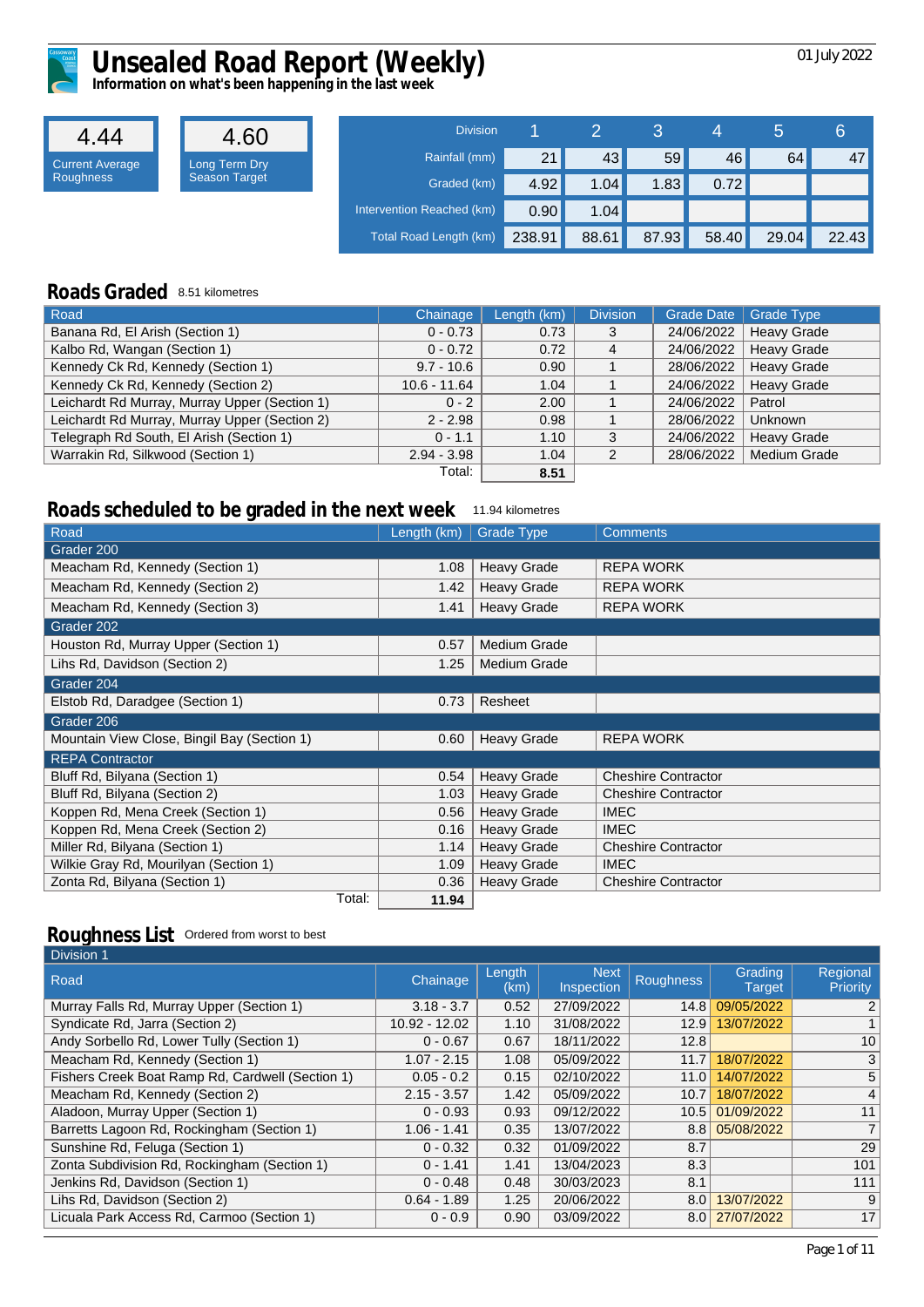| Division 1                                      |                |                |                           |           |                          |                             |
|-------------------------------------------------|----------------|----------------|---------------------------|-----------|--------------------------|-----------------------------|
| Road                                            | Chainage       | Length<br>(km) | <b>Next</b><br>Inspection | Roughness | Grading<br><b>Target</b> | Regional<br><b>Priority</b> |
| DeLuca Rd, Lower Tully (Section 1)              | $0.82 - 1.45$  | 0.63           | 26/08/2022                | 7.9       |                          | 53                          |
| Syndicate Rd, Jarra (Section 1)                 | $9.98 - 10.92$ | 0.94           | 31/08/2022                | 7.9       | 24/08/2022               | 13                          |
| Nth Davidson Rd, Davidson (Section 12)          | 24.03 - 25.03  | 1.00           | 23/06/2023                | 7.4       |                          | 142                         |
| Tea Plantation Rd, Jarra (Section 1)            | $0 - 0.64$     | 0.64           | 02/09/2022                | 7.4       | 26/08/2022               | 18                          |
| Nth Murray Rd, Murray Upper (Section 1)         | $0.16 - 1.62$  | 1.46           | 14/08/2022                | 7.3       |                          | 32                          |
| Bedford Ck Rd, Rockingham (Section 2)           | $0.71 - 2$     | 1.29           | 29/09/2022                | 7.3       |                          | 80                          |
| Sandy Creek Rd, Jarra (Section 3)               | $2.4 - 3.5$    | 1.10           | 28/04/2023                | 7.3       |                          | 162                         |
| Bauhinia Dr, Kennedy (Section 1)                | $0 - 0.86$     | 0.86           | 27/07/2022                | 7.2       |                          | 21                          |
| Galmahra St, Lower Tully (Section 1)            | $0.1 - 0.6$    | 0.50           | 16/09/2022                | 7.2       |                          | 86                          |
| Lawson Drive, Cardwell (Section 1)              | $0.25 - 0.74$  | 0.49           | 30/03/2023                | 7.1       |                          | 177                         |
| Curtis Rd, Kennedy (Section 1)                  | $1.76 - 3.16$  | 1.40           | 06/10/2022                | 7.1       |                          | 40                          |
| Gravel Pit Rd, Cardwell (Section 1)             | $0 - 0.2$      | 0.20           | 05/09/2022                | 7.0       |                          | 41                          |
| Travelling Dairy Creek Rd, Jarra (Section 1)    | $0.15 - 1.45$  | 1.30           | 21/09/2022                | 7.0       |                          | $\overline{27}$             |
| Mullins Rd, Jarra (Section 2)                   | $3.22 - 4.84$  | 1.62           | 21/09/2022                | 7.0       |                          | 28                          |
| Stamp Rd 2, Rockingham (Section 3)              | $1.92 - 3.22$  | 1.30           | 12/11/2022                | 7.0       |                          | 98                          |
| Mullins Rd, Jarra (Section 4)                   | $6.14 - 7.05$  | 0.91           | 22/06/2023                | 6.8       |                          | 191                         |
| Scougall Rd, Jarra (Section 1)                  | $0 - 1.18$     | 1.18           | 22/09/2022                | 6.8       |                          | 35                          |
| Stamp Rd 2, Rockingham (Section 2)              | $1.05 - 1.92$  | 0.87           | 12/11/2022                | 6.8       |                          | 109                         |
| Jim Henry Road, Rockingham (Section 1)          | $0 - 0.75$     | 0.75           | 22/09/2022                | 6.7       |                          | 203                         |
| Meunga Creek Boat Ramp Rd, Cardwell (Section 1) | $0 - 1.55$     | 1.55           | 02/10/2022                | 6.7       |                          | 56                          |
| Nth Davidson Rd, Davidson (Section 4)           | 13.86 - 15.07  | 1.21           | 23/07/2022                | 6.7       |                          | $\overline{57}$             |
| Bedford Ck Rd, Rockingham (Section 1)           | $0 - 0.71$     | 0.71           | 29/09/2022                | 6.7       |                          | 120                         |
| King Rd South region, Murray Upper (Section 2)  | $1 - 2.02$     | 1.02           | 20/07/2022                | 6.6       |                          | 42                          |
| Houston Rd, Murray Upper (Section 4)            | $3.41 - 5.29$  | 1.88           | 22/08/2022                | 6.4       |                          | 31                          |
| Tea Plantation Rd, Jarra (Section 2)            | $1.13 - 2.74$  | 1.61           | 05/09/2022                | 6.4       |                          | 51                          |
| Mt Coom Rd, Lower Tully (Section 1)             | $0 - 0.86$     | 0.86           | 02/10/2022                | 6.3       |                          | 77                          |
| Hubinger Rd, Kennedy (Section 1)                | $0 - 0.31$     | 0.31           | 23/07/2022                | 6.3       |                          | 78                          |
| Leichardt Rd Davidson, Davidson (Section 1)     | $0 - 0.39$     | 0.39           | 01/09/2022                | 6.2       |                          | 236                         |
| Dingo Pocket Rd, Jarra (Section 1)              | $1.52 - 2.77$  | 1.25           | 05/09/2022                | 6.2       |                          | 59                          |
| Maria Rd, Lower Tully (Section 1)               | $0 - 0.69$     | 0.69           | 10/09/2022                | 6.1       |                          | 155                         |
| Davis Rd, Jarra (Section 1)                     | $0 - 1.09$     | 1.09           | 17/07/2022                | 6.1       |                          | 87                          |
| Wilkinson Rd, Davidson (Section 2)              | $0.6 - 1.89$   | 1.29           | 15/06/2023                | 6.1       |                          | 246                         |
| Bluff Rd, Bilyana (Section 1)                   | $5.23 - 5.77$  | 0.54           | 21/07/2022                | 6.1       |                          | 64                          |
| Barretts Lagoon Rd, Rockingham (Section 2)      | $1.41 - 2.75$  | 1.34           | 15/09/2022                | 6.0       |                          | 66                          |
| Stamp Rd 1, Rockingham (Section 1)              | $2.9 - 4.09$   | 1.19           | 12/09/2022                | 6.0       |                          | 94                          |
| Dransfield Rd, Cardwell (Section 1)             | $0 - 0.07$     | 0.07           | 05/11/2022                | 6.0       |                          | 168                         |
| Scougall Rd, Jarra (Section 2)                  | $1.18 - 2.68$  | 1.50           | 22/09/2022                | 6.0       |                          | 71                          |
| Jamieson Rd, Kennedy (Section 1)                | $0 - 0.72$     | 0.72           | 14/09/2022                | 5.9       |                          | 73                          |
| Sandy Creek Rd, Jarra (Section 2)               | $1.5 - 2.4$    | 0.90           | 28/04/2023                | 5.9       |                          | 262                         |
| Sth Davidson Rd, Davidson (Section 7)           | $9.49 - 10.27$ | 0.78           | 27/07/2022                | 5.8       |                          | 83                          |
| Collins Rd, Lower Tully (Section 2)             | $3.07 - 3.96$  | 0.89           | 16/10/2022                | 5.8       |                          | 112                         |
| Clift Rd, Kennedy (Section 1)                   | $1.02 - 1.68$  | 0.66           | 28/07/2022                | 5.8       |                          | 114                         |
| Munro Hill CI, Davidson (Section 1)             | $0.03 - 0.42$  | 0.39           | 30/07/2022                | 5.8       |                          | 115                         |
| Jodrell Rd, Rockingham (Section 4)              | $4.27 - 5.38$  | 1.11           | 17/09/2022                | 5.8       |                          | 118                         |
| Nth Davidson Rd, Davidson (Section 2)           | 11.79 - 12.95  | 1.16           | 23/07/2022                | 5.8       |                          | 116                         |
| MacKinnon Rd, Murray Upper (Section 1)          | $0 - 0.98$     | 0.98           | 16/09/2022                | 5.7       |                          | 85                          |
| Blackman Rd, Murray Upper (Section 4)           | $3.75 - 5.35$  | 1.60           | 15/10/2022                | 5.7       |                          | 121                         |
| Ronlund Rd, Murray Upper (Section 2)            | $1 - 2.2$      | 1.20           | 27/09/2022                | 5.7       |                          | 193                         |
| Blair Rd, Davidson (Section 1)                  | $0 - 1.1$      | 1.10           | 28/07/2022                | 5.6       |                          | 129                         |
| Silky Oak Ck Rd, Lower Tully (Section 2)        | $3.56 - 5.16$  | 1.60           | 06/06/2023                | 5.5       |                          | 292                         |
| Nth Davidson Rd, Davidson (Section 5)           | 15.07 - 16.65  | 1.58           | 23/07/2022                | 5.5       |                          | 133                         |
| Stamp Rd 1, Rockingham (Section 2)              | $4.09 - 5.4$   | 1.31           | 13/05/2023                | 5.5       |                          | 293                         |
| Nth Davidson Rd, Davidson (Section 3)           | 12.95 - 13.86  | 0.91           | 23/07/2022                | 5.3       |                          | 139                         |
| Silky Oak Ck Rd, Lower Tully (Section 1)        | $2.24 - 3.56$  | 1.32           | 02/12/2022                | 5.3       |                          | 222                         |
| Ronlund Rd, Murray Upper (Section 1)            | $0 - 1$        | 1.00           | 14/08/2022                | 5.3       |                          | 140                         |
| Warrami Rd, Murray Upper (Section 7)            | $6.99 - 7.97$  | 0.98           | 07/08/2022                | 5.3       |                          | 141                         |
| Sth Davidson Rd, Davidson (Section 2)           | $2.7 - 3.9$    | 1.20           | 15/08/2022                | 5.3       |                          | 89                          |
| Russell Henry Rd, Murray Upper (Section 1)      | $0 - 0.68$     | 0.68           | 09/12/2022                | 5.3       |                          | 228                         |
| Dallachy Rd, Lower Tully (Section 1)            | $2.09 - 2.85$  | 0.76           | 09/10/2022                | 5.3       |                          | 151                         |
| Appleyard Rd, Bilyana (Section 1)               | $0.84 - 1.31$  | 0.47           | 17/08/2022                | 5.2       |                          | 99                          |
| Nth Davidson Rd, Davidson (Section 6)           | 16.65 - 17.45  | 0.80           | 23/06/2023                | 5.2       |                          | $\overline{312}$            |
| Senko Rd off Dallachy, Lower Tully (Section 1)  | $0 - 0.67$     | 0.67           | 21/09/2022                | 5.2       |                          | 234                         |
|                                                 |                |                |                           |           |                          |                             |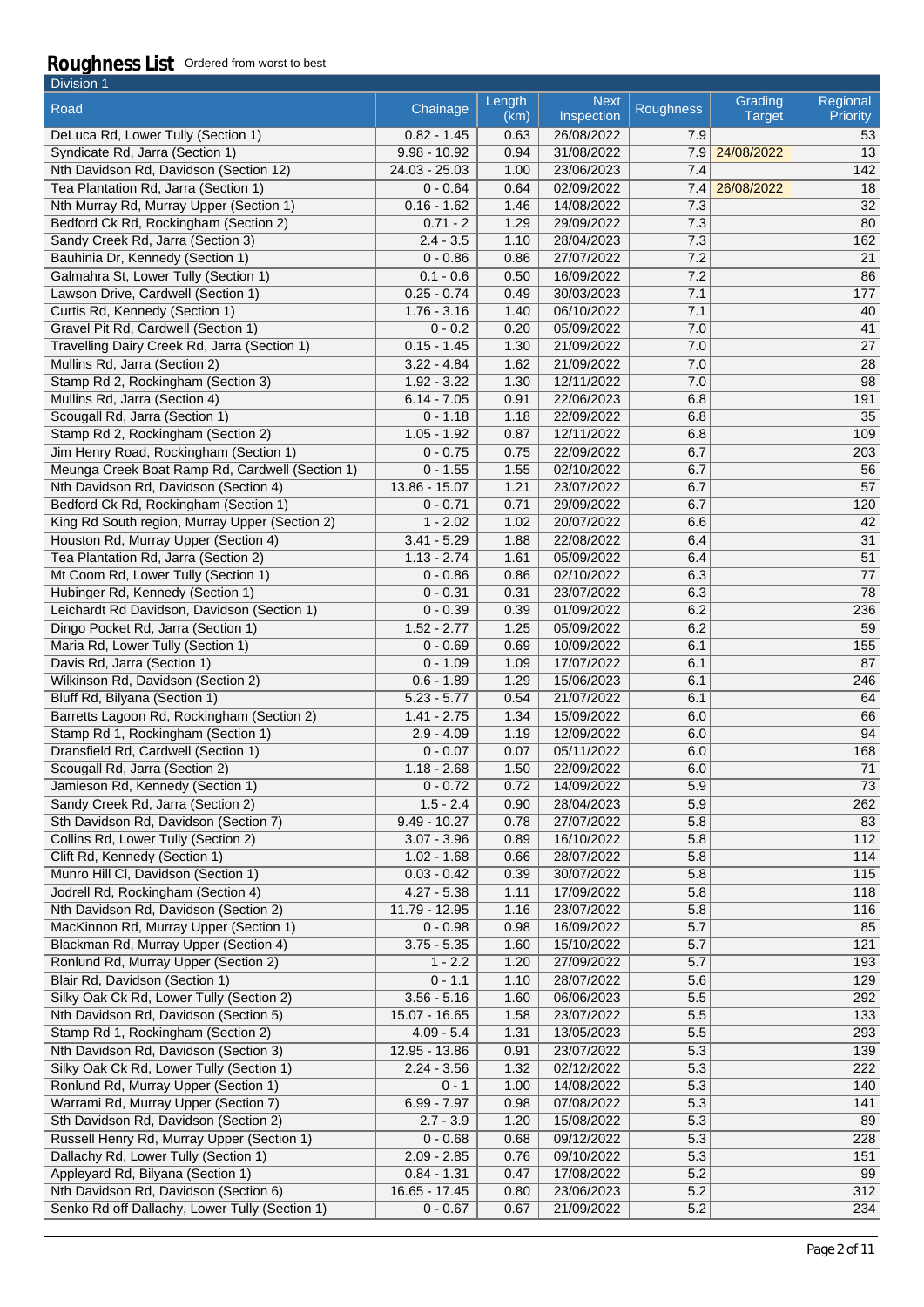| Division 1                                                                   |                                |                |                           |                  |                          |                      |
|------------------------------------------------------------------------------|--------------------------------|----------------|---------------------------|------------------|--------------------------|----------------------|
| Road                                                                         | Chainage                       | Length<br>(km) | <b>Next</b><br>Inspection | <b>Roughness</b> | Grading<br><b>Target</b> | Regional<br>Priority |
| Mullins Rd, Jarra (Section 3)                                                | $4.84 - 6.14$                  | 1.30           | 22/10/2022                | 5.2              |                          | 160                  |
| Old Telegraph Rd, Feluga (Section 2)                                         | $0.34 - 1.76$                  | 1.42           | 28/04/2023                | 5.2              |                          | 314                  |
| Sandy Creek Rd, Jarra (Section 1)                                            | $0.32 - 1.5$                   | 1.18           | 28/10/2022                | 5.1              |                          | 245                  |
| Sth Davidson Rd, Davidson (Section 5)                                        | $6.65 - 8.03$                  | 1.38           | 15/08/2022                | 5.1              |                          | 105                  |
| Blackman Rd, Murray Upper (Section 3)                                        | $2.8 - 3.75$                   | 0.95           | 08/09/2022                | 5.1              |                          | $\overline{135}$     |
| Cargnello Rd, Lower Tully (Section 1)                                        | $0.62 - 0.85$                  | 0.23           | 06/10/2022                | 5.0              |                          | 252                  |
| Kelly Rd (South Region), Lower Tully (Section 1)                             | $0.68 - 0.76$                  | 0.80           | 25/06/2022                | 5.0              |                          | 185                  |
| McLeod Rd, Cardwell (Section 2)                                              | $1 - 1.93$                     | 0.93           | 05/11/2022                | 5.0              |                          | 258                  |
| Blackman Rd, Murray Upper (Section 5)                                        | $5.35 - 6.8$                   | 1.45           | 17/10/2022                | 4.9              |                          | 187                  |
| <b>Outstation Rd, Murray Upper (Section 2)</b>                               | $1.08 - 1.83$                  | 0.75           | 04/08/2022                | 4.9              |                          | 147                  |
| Five Mile Creek Rd, Cardwell (Section 2)                                     | $1.4 - 2.8$                    | 1.40           | 13/07/2022                | 4.9              |                          | 148                  |
| Gibbs Rd, Davidson (Section 1)                                               | $0 - 0.3$                      | 0.30           | 30/07/2022                | 4.9              |                          | 264                  |
| King Rd South region, Murray Upper (Section 1)                               | $0 - 1$                        | 1.00           | 20/07/2022                | 4.9              |                          | 154                  |
| Jodrell Rd, Rockingham (Section 1)                                           | $1.05 - 2.25$                  | 1.20           | 17/09/2022                | 4.9              |                          | 192                  |
| Sugar Cane Creek Rd, Carmoo (Section 1)                                      | $0 - 0.4$                      | 0.40           | 23/10/2022                | 4.9              |                          | 195                  |
| Landau Rd, Feluga (Section 1)                                                | $0 - 0.55$                     | 0.55           | 28/08/2022                | 4.9              |                          | 194                  |
| Marron Rd, Lower Tully (Section 1)                                           | $0 - 0.53$                     | 0.53           | 16/09/2022                | 4.9              |                          | 272                  |
| Unamed Road off Sullivan Road, Kennedy (Section 1)                           | $0 - 0.52$                     | 0.52           | 25/08/2022                | 4.8              |                          | 273                  |
| Adams Rd North, Davidson (Section 1)                                         | $0 - 1.18$                     | 1.18           | 29/09/2022                | 4.8              |                          | 274                  |
| Syndicate Rd, Jarra (Section 3)                                              | $12.77 - 13.06$                | 0.29           | 31/08/2022                | 4.8              |                          | 166                  |
| Hamlin Rd, Murray Upper (Section 1)                                          | $0 - 1.14$                     | 1.14           | 22/10/2022                | 4.8              |                          | 207                  |
| Bellenden Rd, Murray Upper (Section 1)                                       | $0 - 1.16$                     | 1.16           | 20/07/2022                | 4.6              |                          | 186                  |
| Houston Rd, Murray Upper (Section 1)                                         | $0.15 - 0.72$                  | 0.57           | 08/07/2022                | 4.6              |                          | 150                  |
| Meacham Rd, Kennedy (Section 3)                                              | $3.57 - 4.98$                  | 1.41           | 06/10/2022                | 4.6              |                          | 221                  |
| Houston Rd, Murray Upper (Section 3)                                         | $3.01 - 3.41$                  | 0.42           | 09/08/2022                | 4.6              |                          | 164                  |
| Brosnan Rd South region, Lower Tully (Section 1)                             | $0.97 - 1.8$                   | 0.83           | 02/10/2022                | 4.5              |                          | 227                  |
| Menzel Rd, Davidson (Section 1)                                              | $0.52 - 1.34$                  | 0.82           | 12/08/2022                | 4.5              |                          | 298                  |
| Mt Myrtle Rd, Feluga (Section 1)                                             | $0 - 0.76$                     | 0.76           | 24/06/2022                | 4.5              |                          | 229                  |
| Carron Esp, Lower Tully (Section 1)                                          | $0.04 - 0.95$<br>$0.51 - 1.76$ | 0.91           | 21/09/2022                | 4.5              |                          | 409                  |
| Attie Creek Rd, Kennedy (Section 1)                                          | $2.09 - 3.07$                  | 1.25           | 11/09/2022<br>16/10/2022  | 4.4<br>4.4       |                          | 239                  |
| Collins Rd, Lower Tully (Section 1)<br>Nth Davidson Rd, Davidson (Section 1) | $10.47 - 11.79$                | 0.98<br>1.32   | 23/07/2022                | 4.4              |                          | 243<br>244           |
| Blackman Rd, Murray Upper (Section 1)                                        | $0 - 1.47$                     | 1.47           | 08/09/2022                | 4.3              |                          | 217                  |
| Alderman Rd, Davidson (Section 1)                                            | $0 - 0.8$                      | 0.80           | 15/12/2022                | 4.3              |                          | 311                  |
| Blackman Rd side road, Murray Upper (Section 11)                             | $0 - 2.24$                     | 2.24           | 26/08/2022                | 4.3              |                          | 415                  |
| OLoghlen Rd, Lower Tully (Section 1)                                         | $0 - 1.4$                      | 1.40           | 14/10/2022                | 4.2              |                          | 329                  |
| Bluff Rd, Bilyana (Section 2)                                                | $5.77 - 6.8$                   | 1.03           | 21/08/2022                | 4.2              |                          | 263                  |
| Sth Davidson Rd, Davidson (Section 3)                                        | $3.9 - 5.2$                    | 1.30           | 15/08/2022                | 4.2              |                          | 206                  |
| Lily Creek Rd, Kennedy (Section 2)                                           | $2.43 - 3.82$                  | 1.39           | 15/10/2022                | 4.0              |                          | 281                  |
| Sth Davidson Rd, Davidson (Section 8)                                        | $10.27 - 11.38$                | 1.11           | 22/10/2022                | 4.0              |                          | 284                  |
| Sth Davidson Rd, Davidson (Section 1)                                        | $1.78 - 2.7$                   | 0.92           | 08/07/2022                | 4.0              |                          | 225                  |
| Djarawong East Rd, Feluga (Section 1)                                        | $0 - 1.87$                     | 1.87           | 24/06/2022                | 4.0              |                          | 289                  |
| Sparvall Rd, Murray Upper (Section 1)                                        | $0 - 1.25$                     | 1.25           | 22/10/2022                | 3.9              |                          | 290                  |
| Old Cardwell Rd, Bilyana (Section 3)                                         | $2.6 - 4.05$                   | 1.45           | 27/07/2022                | 3.9              |                          | 268                  |
| Warrami Rd, Murray Upper (Section 5)                                         | $4.96 - 5.8$                   | 0.84           | 07/08/2022                | 3.9              |                          | 267                  |
| Davern Rd, Feluga (Section 1)                                                | $0 - 0.82$                     | 0.82           | 02/07/2022                | 3.9              |                          | 294                  |
| Appleyard Rd, Bilyana (Section 2)                                            | $2.29 - 4.03$                  | 1.74           | 03/08/2022                | 3.9              |                          | 238                  |
| Stamp Rd 2, Rockingham (Section 1)                                           | $0 - 1.05$                     | 1.05           | 12/11/2022                | 3.9              |                          | 366                  |
| Jodrell Rd, Rockingham (Section 3)                                           | $3.05 - 4.27$                  | 1.22           | 17/09/2022                | 3.9              |                          | 297                  |
| Hamilton Rd, Kennedy (Section 1)                                             | $2.9 - 3.71$                   | 0.81           | 03/02/2023                | 3.9              |                          | 491                  |
| Barretts Lagoon Rd, Rockingham (Section 5)                                   | $5.29 - 6.58$                  | 1.29           | 15/07/2022                | 3.9              |                          | 369                  |
| Sunbeam Rd, Kennedy (Section 1)                                              | $0 - 0.3$                      | 0.30           | 27/09/2022                | 3.8              |                          | 371                  |
| Gregory St (Nth), Cardwell (Section 1)                                       | $0 - 0.69$                     | 0.69           | 05/09/2022                | 3.8              |                          | 305                  |
| Hamilton Rd, Kennedy (Section 2)                                             | $3.71 - 4.56$                  | 0.85           | 03/02/2023                | 3.8              |                          | 497                  |
| Atkinson Rd, Murray Upper (Section 1)                                        | $0 - 0.95$                     | 0.95           | 09/12/2022                | 3.7              |                          | 408                  |
| Russell Rd, Bilyana (Section 1)                                              | $0.02 - 0.2$                   | 0.18           | 26/08/2022                | 3.7              |                          | 413                  |
| Stamp Rd 2, Rockingham (Section 4)                                           | $3.22 - 4.69$                  | 1.47           | 13/05/2023                | 3.6              |                          | 504                  |
| Miller Rd, Bilyana (Section 1)                                               | $0 - 1.14$                     | 1.14           | 08/09/2022                | 3.6              |                          | 296                  |
| Sth Davidson Rd, Davidson (Section 4)                                        | $5.2 - 6.65$                   | 1.45           | 15/08/2022                | 3.6              |                          | 275                  |
| Houston Rd, Murray Upper (Section 2)                                         | $0.95 - 1.7$                   | 0.75           | 22/08/2022                | 3.6              |                          | 277                  |
| Harney Rd Euramo, Rockingham (Section 1)                                     | $0.05 - 0.88$                  | 0.88           | 01/09/2022                | 3.6              |                          | 420                  |
| Adams Rd South, Davidson (Section 2)                                         | $0 - 1$                        | 1.00           | 01/09/2022                | 3.5              |                          | 531                  |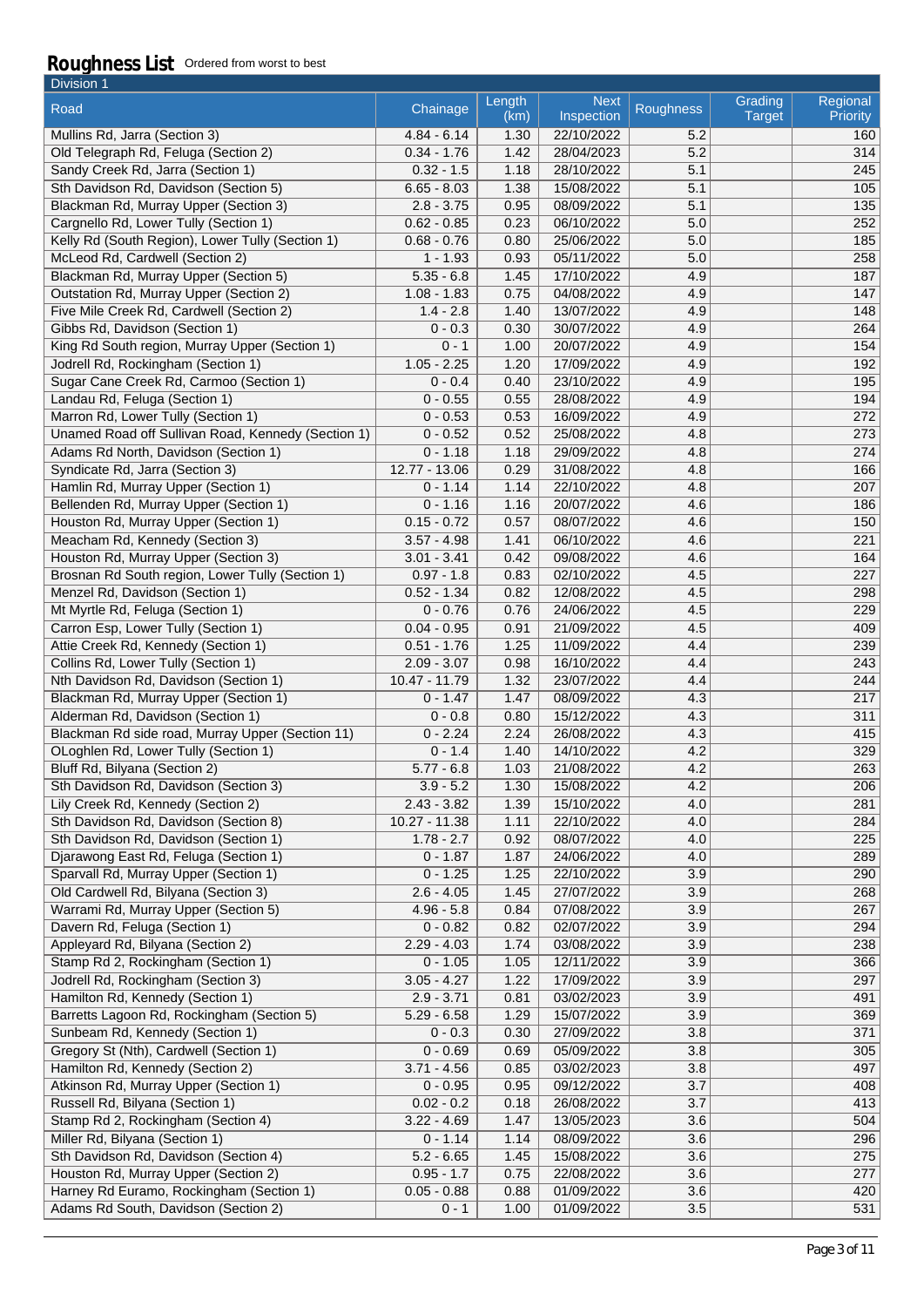| Division 1                                                           |                               |                |                           |                  |                          |                      |
|----------------------------------------------------------------------|-------------------------------|----------------|---------------------------|------------------|--------------------------|----------------------|
| Road                                                                 | Chainage                      | Length<br>(km) | <b>Next</b><br>Inspection | Roughness        | Grading<br><b>Target</b> | Regional<br>Priority |
| Sth Davidson Rd, Davidson (Section 6)                                | $8.03 - 9.49$                 | 1.46           | 27/07/2022                | 3.5              |                          | 308                  |
| Dallachy Aerodrome Road, Kennedy (Section 1)                         | $0 - 1.01$                    | 1.02           |                           | 3.5              |                          | 534                  |
| Haack Transport Rd, Lower Tully (Section 1)                          | $0 - 0.11$                    | 0.11           |                           | 3.5              |                          | 334                  |
| Kirrama Range Road, Kennedy (Section 1)                              | $0 - 1.53$                    | 1.54           |                           | 3.5              |                          | 335                  |
| Kirrama Range Road, Kennedy (Section 2)                              | $1.69 - 3.09$                 | 1.40           |                           | 3.5              |                          | 336                  |
| Kirrama Range Road, Kennedy (Section 3)                              | $3.09 - 4.58$                 | 1.49           |                           | 3.5              |                          | 337                  |
| Kirrama Range Road, Kennedy (Section 4)                              | $4.58 - 8.2$                  | 3.63           |                           | 3.5              |                          | 338                  |
| Kirrama Range Road, Kennedy (Section 5)                              | $8.2 - 15.07$                 | 6.86           |                           | 3.5              |                          | 339                  |
| Kirrama Range Road, Kennedy (Section 6)                              | 15.07 - 18.85                 | 3.78           |                           | 3.5              |                          | 340                  |
| Blackman Rd, Murray Upper (Section 2)                                | $1.47 - 2.8$                  | 1.33           | 08/09/2022                | 3.5              |                          | 309                  |
| Outstation Rd, Murray Upper (Section 3)                              | $1.83 - 2.95$                 | 1.12           | 11/08/2022                | 3.4              |                          | 315                  |
| Scougall Rd, Jarra (Section 5)                                       | $5.03 - 6.48$                 | 1.45           | 03/10/2022                | 3.4              |                          | 343                  |
| Old Telegraph Rd, Feluga (Section 1)                                 | $0 - 0.34$                    | 0.34           | 28/04/2023                | 3.4              |                          | 537                  |
| Whitfield Creek Rd, Kennedy (Section 1)                              | $0 - 0.7$                     | 0.70           | 17/07/2022                | 3.4              |                          | 355                  |
| Broderick Rd, Feluga (Section 1)                                     | $0 - 0.81$                    | 0.81           | 17/12/2022                | 3.3              |                          | 487                  |
| Mt Coom Rd, Lower Tully (Section 2)                                  | $0.86 - 2.4$                  | 1.54           | 10/08/2022                | 3.2              |                          | 489                  |
| Scanlan Rd, Jarra (Section 1)                                        | $0 - 1.15$                    | 1.15           | 27/08/2022                | 3.2              |                          | 490                  |
| Henry Rd, Davidson (Section 1)<br>Stamp Rd 1, Rockingham (Section 3) | $1.32 - 1.64$<br>$5.4 - 6.53$ | 0.32           | 27/09/2022<br>13/05/2023  | 3.2<br>3.2       |                          | 492<br>547           |
| Nash Rd, Bilyana (Section 3)                                         | $2.4 - 4.28$                  | 1.13<br>1.88   | 08/12/2022                | 3.2              |                          | 494                  |
| Mullins Rd, Jarra (Section 1)                                        | $2.27 - 3.22$                 | 0.95           | 21/09/2022                | 3.2              |                          | 356                  |
| Stamp Rd 3, Rockingham (Section 1)                                   | $0 - 0.74$                    | 0.74           | 13/05/2023                | 3.2              |                          | 552                  |
| Alderman Rd, Davidson (Section 2)                                    | $0.8 - 1.51$                  | 0.71           | 15/06/2023                | 3.2              |                          | 551                  |
| Old Cardwell Rd, Bilyana (Section 2)                                 | $1.16 - 2.6$                  | 1.44           | 07/04/2023                | 3.1              |                          | 553                  |
| Stamp Rd 2, Rockingham (Section 5)                                   | $4.69 - 5.61$                 | 0.92           | 11/04/2023                | 3.1              |                          | 556                  |
| Cardwell Intake Rd, Kennedy (Section 1)                              | $0 - 0.54$                    | 0.54           | 27/09/2022                | 3.1              |                          | 500                  |
| Barretts Lagoon Rd, Rockingham (Section 3)                           | $2.75 - 3.99$                 | 1.24           | 09/07/2022                | 3.0              |                          | 450                  |
| Barretts Lagoon Rd, Rockingham (Section 4)                           | $3.99 - 5.29$                 | 1.30           | 09/09/2022                | 3.0              |                          | 509                  |
| Blackman Rd, Murray Upper (Section 10)                               | 10.95 - 12.13                 | 1.18           | 17/02/2023                | 3.0              |                          | 567                  |
| Blackman Rd, Murray Upper (Section 8)                                | $9.12 - 10.1$                 | 0.98           | 15/02/2023                | 3.0              |                          | 565                  |
| Blackman Rd, Murray Upper (Section 9)                                | $10.1 - 10.95$                | 0.85           | 16/02/2023                | 3.0              |                          | 566                  |
| Dingo Pocket Rd, Jarra (Section 2)                                   | $2.77 - 4.19$                 | 1.42           | 08/07/2022                | 3.0              |                          | 453                  |
| Five Mile Creek Rd, Cardwell (Section 1)                             | $0 - 1.4$                     | 1.40           | 16/09/2022                | 3.0              |                          | 396                  |
| Kennedy Ck Rd, Kennedy (Section 1)                                   | $9.7 - 10.6$                  | 0.90           | 28/10/2022                | 3.0              |                          | 447                  |
| Kennedy Ck Rd, Kennedy (Section 2)                                   | $10.6 - 11.64$                | 1.04           | 24/10/2022                | 3.0              |                          | 448                  |
| Leichardt Rd Murray, Murray Upper (Section 1)                        | $0 - 2$                       | 2.00           | 24/12/2022                | 3.0              |                          | 519                  |
| Leichardt Rd Murray, Murray Upper (Section 2)                        | $2 - 2.98$                    | 0.98           | 28/06/2023                | 3.0              |                          | 558                  |
| MacDonald Rd, Rockingham (Section 1)                                 | $0 - 0.58$                    | 0.58           | 21/09/2022                | 3.0              |                          | 520                  |
| McQuillan Rd, Jarra (Section 1)                                      | $0 - 1.16$                    | 1.16           | 24/07/2022                | 3.0              |                          | 456                  |
| McQuillan Rd, Jarra (Section 2)                                      | $1.16 - 2.56$                 | 1.40           | 27/09/2022                | 3.0              |                          | 513                  |
| Nth Davidson Rd, Davidson (Section 10)                               | 21.26 - 22.57                 | 1.31           | 11/08/2022                | 3.0              |                          | 562                  |
| Nth Davidson Rd, Davidson (Section 11)                               | 22.57 - 24.03                 | 1.46           | 12/08/2022                | 3.0              |                          | 563                  |
| Nth Davidson Rd, Davidson (Section 7)                                | 17.45 - 18.78                 | 1.33           | 10/08/2022                | 3.0              |                          | 559                  |
| Nth Davidson Rd, Davidson (Section 8)                                | $18.78 - 19.8$                | 1.02           | 24/05/2023                | 3.0              |                          | 560                  |
| Nth Davidson Rd, Davidson (Section 9)                                | 19.8 - 21.26                  | 1.46           | 24/05/2023                | 3.0              |                          | 561                  |
| Outstation Rd, Murray Upper (Section 1)                              | $0 - 1.08$                    | 1.08           | 05/08/2022                | 3.0              |                          | 403                  |
| Porter Rd, Lower Tully (Section 1)                                   | $0 - 0.78$                    | 0.78           | 04/07/2022                | 3.0              |                          | 463                  |
| Ranch Rd, Davidson (Section 1)                                       | $0 - 1.17$                    | 1.17           | 16/07/2022                | 3.0              |                          | 322                  |
| Ranch Rd, Davidson (Section 2)                                       | $1.17 - 2.58$                 | 1.41           | 21/07/2022                | 3.0              |                          | 323                  |
| Ranch Rd, Davidson (Section 3)                                       | $2.58 - 4.04$                 | 1.46           | 24/07/2022                | 3.0              |                          | 324                  |
| Ranch Rd, Davidson (Section 4)                                       | $4.04 - 5$                    | 0.96           | 07/09/2022                | 3.0              |                          | 400                  |
| Ranch Rd, Davidson (Section 5)                                       | $5 - 6.32$                    | 1.32           | 09/09/2022                | 3.0              |                          | 401                  |
| Ranch Rd, Davidson (Section 6)                                       | $6.32 - 7.45$                 | 1.13           | 14/09/2022                | 3.0              |                          | 402                  |
| Rockingham Rd, Rockingham (Section 1)                                | $7.21 - 8.05$                 | 0.84           | 18/07/2022                | 3.0              |                          | 440                  |
| Rockingham Rd, Rockingham (Section 2)                                | $8.05 - 9.05$                 | 1.00           | 22/07/2022                | 3.0              |                          | 441                  |
| Scougall Rd, Jarra (Section 3)                                       | $2.68 - 4.14$                 | 1.46           | 13/07/2022                | 3.0              |                          | 392                  |
| Scougall Rd, Jarra (Section 4)                                       | $4.14 - 5.03$                 | 0.89           | 14/07/2022                | $\overline{3.0}$ |                          | 393                  |
| Travelling Dairy Creek Rd, Jarra (Section 2)                         | $1.45 - 2.85$                 | 1.40           | 11/07/2022                | 3.0              |                          | 454                  |
| Tully St, Cardwell (Section 1)                                       | $0 - 0.23$                    | 0.23           | 23/02/2023                | 3.0              |                          | 568                  |
| Warrami Rd, Murray Upper (Section 3)                                 | $2.33 - 3.8$                  | 1.47           | 23/08/2022                | 3.0              |                          | 404                  |
| Warrami Rd, Murray Upper (Section 4)                                 | $3.8 - 4.96$                  | 1.16           | 23/08/2022                | 3.0              |                          | 405                  |
| Warrami Rd, Murray Upper (Section 6)                                 | $5.8 - 6.99$                  | 1.19           | 26/08/2022                | 3.0              |                          | 379                  |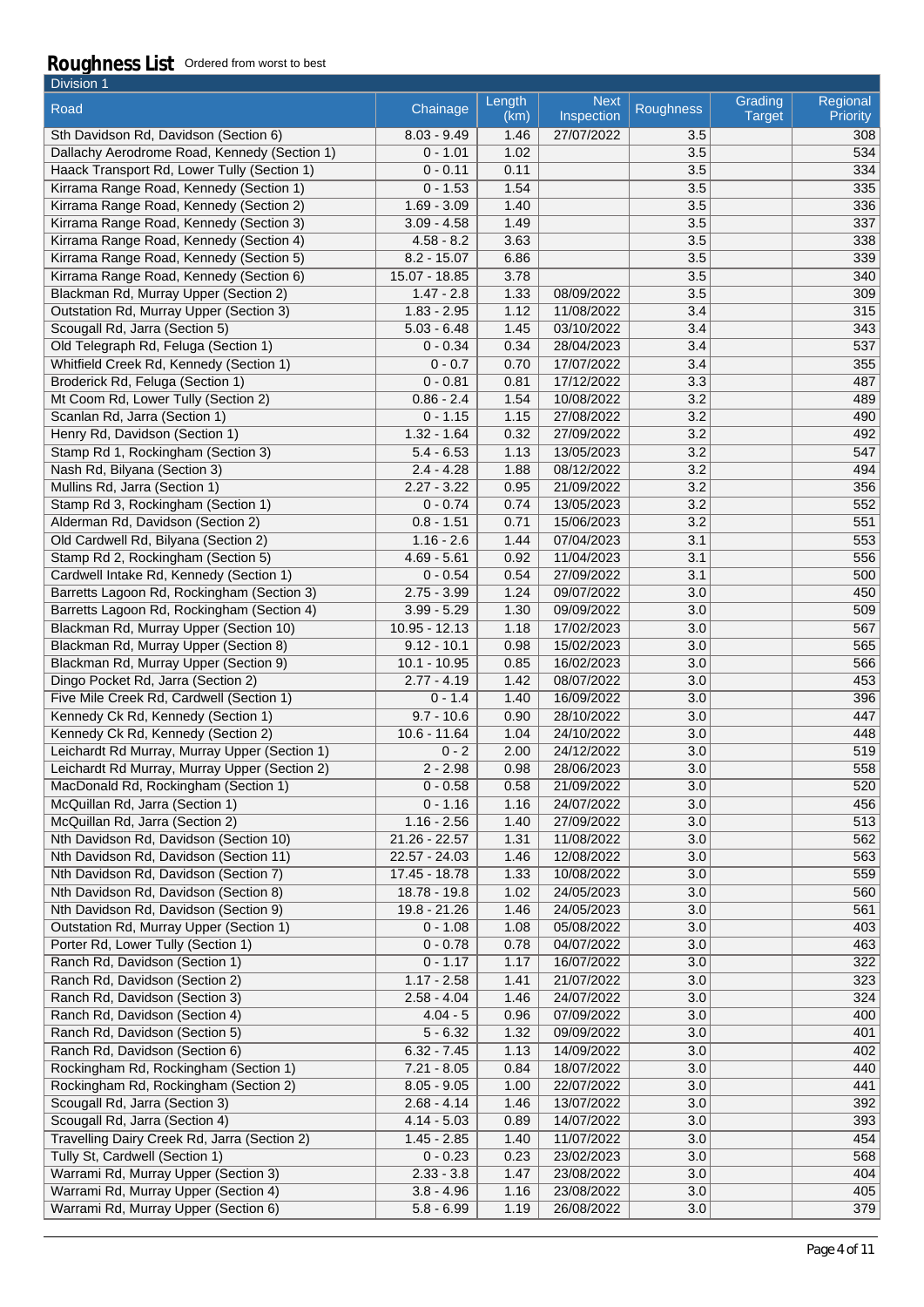| Division 1                                  |               |                |                           |                  |                          |                      |
|---------------------------------------------|---------------|----------------|---------------------------|------------------|--------------------------|----------------------|
| Road                                        | Chainage      | Length<br>(km) | <b>Next</b><br>Inspection | <b>Roughness</b> | Grading<br><b>Target</b> | Regional<br>Priority |
| Scikluna Rd, Murray Upper (Section 1)       | $0 - 0.97$    | 0.97           | 22/10/2022                | 3.0              |                          | 466                  |
| Sullivan Rd, Kennedy (Section 2)            | $2.16 - 3.36$ | 1.20           | 05/09/2022                | 3.0              |                          | 465                  |
| Skardon Rd, Feluga (Section 1)              | $0 - 0.77$    | 0.77           | 24/08/2022                | 3.0              |                          | 528                  |
| Old Cardwell Rd, Bilyana (Section 4)        | $4.05 - 5.09$ | 1.04           | 27/07/2022                | 3.0              |                          | 411                  |
| Freney Rd, Jarra (Section 1)                | $0 - 1.05$    | 1.05           | 17/07/2022                | 3.0              |                          | 471                  |
| Curtis Rd, Kennedy (Section 2)              | $3.16 - 4.44$ | 1.28           | 06/12/2022                | 3.0              |                          | 530                  |
| Dore Rd, Murray Upper (Section 1)           | $0 - 0.72$    | 0.72           | 16/07/2022                | 2.9              |                          | 475                  |
| Wilkinson Rd, Davidson (Section 1)          | $0 - 0.6$     | 0.60           | 15/10/2022                | 2.9              |                          | 476                  |
| Lago Rd, Bilyana (Section 1)                | $0 - 0.46$    | 0.46           | 16/07/2022                | 2.9              |                          | 480                  |
| Jones Rd South region, Davidson (Section 1) | $0 - 0.26$    | 0.26           | 01/10/2022                | 2.9              |                          | 484                  |
| Hamlin Rd, Murray Upper (Section 2)         | $1.14 - 2.37$ | 1.23           | 27/10/2022                | 2.8              |                          | 543                  |
| Sullivan Rd, Kennedy (Section 1)            | $1.13 - 2.16$ | 1.03           | 05/09/2022                | 2.8              |                          | 495                  |
| Lihs Rd, Davidson (Section 1)               | $0.28 - 0.64$ | 0.36           | 20/06/2022                | 2.7              |                          | 417                  |
| McLeod Rd, Cardwell (Section 1)             | $0 - 1$       | 1.00           | 05/11/2022                | 2.7              |                          | 546                  |
| Dore Rd, Murray Upper (Section 2)           | $0.72 - 1.7$  | 0.98           | 28/07/2022                | 2.6              |                          | 501                  |
| Ramsay Rd, Lower Tully (Section 1)          | $0 - 0.61$    | 0.61           | 24/08/2022                | 2.6              |                          | 554                  |
| Jodrell Rd, Rockingham (Section 2)          | $2.25 - 3.05$ | 0.80           | 17/09/2022                | 2.5              |                          | 529                  |
| Zonta Rd, Bilyana (Section 1)               | $0 - 0.36$    | 0.36           | 08/09/2022                | 2.5              |                          | 579                  |
| Lauder Rd, Bilyana (Section 1)              | $0 - 0.76$    | 0.76           | 08/12/2022                | 2.4              |                          | 569                  |
| Aerodrome Rd, Feluga (Section 1)            | $0.7 - 1.02$  | 0.32           | 17/09/2022                | 2.4              |                          | 540                  |
| Landau Rd, Feluga (Section 2)               | $0.89 - 1.21$ | 0.32           | 04/11/2022                | 2.3              |                          | 574                  |
| Old Cardwell Rd, Bilyana (Section 1)        | $0 - 1.16$    | 1.16           | 07/10/2022                | 2.3              |                          | 575                  |
| Sullivan Rd, Kennedy (Section 3)            | $3.36 - 4.49$ | 1.13           | 05/09/2022                | 2.3              |                          | 545                  |
| Nash Rd, Bilyana (Section 1)                | $0 - 0.97$    | 0.97           | 27/07/2022                | 2.2              |                          | 542                  |
| Nash Rd, Bilyana (Section 2)                | $0.97 - 2.4$  | 1.43           | 17/10/2022                | 2.0              |                          | 573                  |
| Blackman Rd, Murray Upper (Section 6)       | $6.8 - 7.75$  | 0.95           | 19/08/2022                | 1.8              |                          | 584                  |
| Thorne Rd, Feluga (Section 1)               | $0 - 0.2$     | 0.20           | 24/07/2022                | 1.6              |                          | 583                  |
| Blackman Rd, Murray Upper (Section 7)       | $7.75 - 9.12$ | 1.37           | 19/08/2022                | 1.6              |                          | 585                  |
| <b>Division 2</b>                           |               |                |                           |                  |                          |                      |

| Road                                             | Chainage      | Length<br>(km) | <b>Next</b><br>Inspection | Roughness | Grading<br><b>Target</b> | Regional<br>Priority |
|--------------------------------------------------|---------------|----------------|---------------------------|-----------|--------------------------|----------------------|
| Kelly Rd (North Region), El Arish (Section 1)    | $0 - 0.25$    | 0.25           | 14/10/2022                | 8.5       |                          | 33                   |
| Nyleta Road, Silkwood (Section 1)                | $0 - 1.38$    | 1.38           | 09/10/2022                | 7.6       |                          | 23                   |
| Edward St, Silkwood (Section 1)                  | $0.15 - 0.39$ | 0.24           | 10/07/2022                | 7.4       |                          | 30                   |
| Gauci Rd, Silkwood (Section 1)                   | $0 - 1.07$    | 1.07           | 29/08/2022                | 7.3       |                          | 156                  |
| Gauci Rd, Silkwood (Section 2)                   | $1.07 - 2.37$ | 1.30           | 29/08/2022                | 7.3       |                          | 157                  |
| No 5 Branch Rd, Silkwood (Section 2)             | $1 - 2.26$    | 1.26           | 20/12/2022                | 7.3       |                          | 81                   |
| Mt Utchee Rd, Mena Creek (Section 1)             | $0 - 0.62$    | 0.62           | 31/08/2022                | 7.3       |                          | 82                   |
| Warrubullen Rd, Cowley (Section 3)               | $2.8 - 3.62$  | 0.82           | 19/09/2022                | 7.1       |                          | $\overline{22}$      |
| Azzopardi Rd, Silkwood (Section 1)               | $0 - 1.42$    | 1.42           | 01/09/2022                | 7.0       |                          | 24                   |
| No 5 Branch Rd, Silkwood (Section 1)             | $0 - 1$       | 1.00           | 20/10/2022                | 6.9       |                          | 46                   |
| No 1 Branch Rd, Mena Creek (Section 1)           | $0.94 - 1.95$ | 1.01           | 29/09/2022                | 6.9       |                          | 49                   |
| Kroger Rd, Silkwood (Section 1)                  | $0 - 0.99$    | 0.99           | 02/10/2022                | 6.6       |                          | 60                   |
| Twine Rd, Mena Creek (Section 1)                 | $0.17 - 1.24$ | 1.07           | 31/08/2022                | 6.6       |                          | 125                  |
| Taggart Rd, El Arish (Section 2)                 | $0.43 - 0.97$ | 0.54           | 21/07/2022                | 6.4       |                          | 48                   |
| Whing Ck Rd, El Arish (Section 1)                | $0 - 0.24$    | 0.24           | 29/09/2022                | 6.1       |                          | 149                  |
| Reichardt Rd, Silkwood (Section 1)               | $0 - 1.12$    | 1.12           | 14/10/2022                | 6.1       |                          | 153                  |
| Torrisi Rd, Silkwood (Section 1)                 | $0 - 0.69$    | 0.69           | 30/08/2022                | 6.1       |                          | 161                  |
| Mena Ck Rd, Mena Creek (Section 3)               | $8.17 - 9.72$ | 1.55           | 13/07/2022                | 6.1       |                          | 163                  |
| Woogaka Rd, Silkwood (Section 1)                 | $0 - 0.2$     | 0.20           | 03/08/2022                | 6.0       |                          | 170                  |
| Wooloogin Rd, Silkwood (Section 1)               | $0 - 0.39$    | 0.39           | 28/07/2022                | 6.0       |                          | 97                   |
| Frazer Rd, Feluga (Section 1)                    | $0 - 0.5$     | 0.50           | 09/12/2022                | 6.0       |                          | 174                  |
| Jackson Rd, El Arish (Section 2)                 | $0.95 - 2.37$ | 1.42           | 24/07/2022                | 5.9       |                          | 37                   |
| Nyleta Road, Silkwood (Section 2)                | $1.38 - 3.21$ | 1.84           | 27/05/2023                | 5.8       |                          | 269                  |
| Miskin Ck Rd, Silkwood (Section 1)               | $0 - 0.3$     | 0.30           | 10/07/2022                | 5.8       |                          | 103                  |
| Sammut Rd, Silkwood (Section 1)                  | $0 - 1.2$     | 1.20           | 30/08/2022                | 5.8       |                          | 188                  |
| South Ramleh Rd off Valmadre, Cowley (Section 2) | $0 - 0.46$    | 0.46           | 21/07/2022                | 5.8       |                          | 189                  |
| Atherton Rd, Silkwood (Section 2)                | $1.66 - 2.37$ | 0.71           | 09/12/2022                | 5.6       |                          | 198                  |
| Germantown Rd, Mena Creek (Section 2)            | $1.44 - 2.53$ | 1.09           | 29/09/2022                | 5.5       |                          | 134                  |
| Seres Rd, Mena Creek (Section 2)                 | $1.54 - 2.74$ | 1.20           | 29/08/2022                | 5.4       |                          | 110                  |
| Jaffa Rd, El Arish (Section 1)                   | $1.8 - 2.5$   | 0.70           | 08/09/2022                | 5.4       |                          | 113                  |
| Drew Rd, Mena Creek (Section 1)                  | $0 - 0.52$    | 0.52           | 30/08/2022                | 5.2       |                          | 230                  |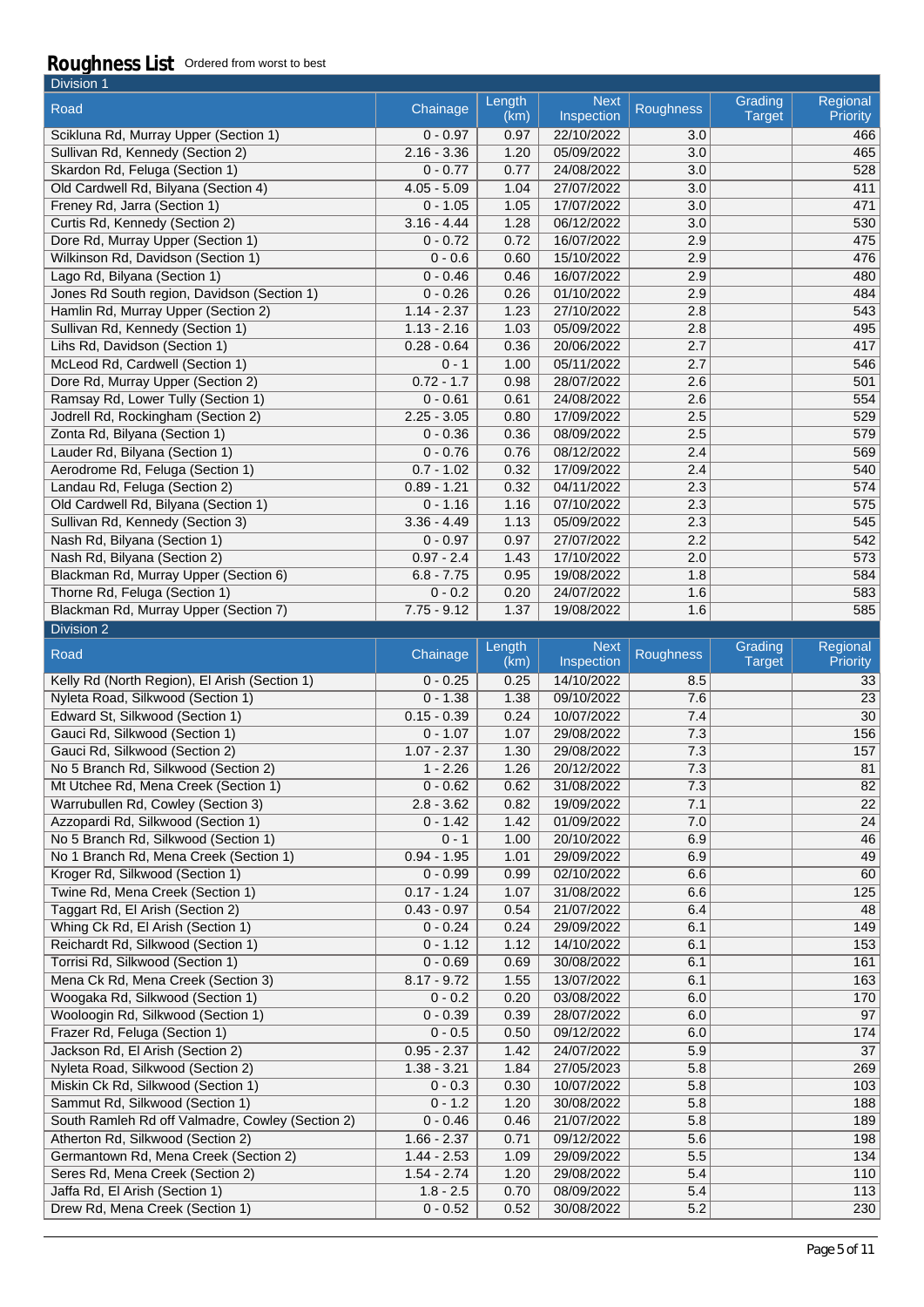| Division 2                                                              |                             |                |                           |                  |                          |                             |
|-------------------------------------------------------------------------|-----------------------------|----------------|---------------------------|------------------|--------------------------|-----------------------------|
| Road                                                                    | Chainage                    | Length<br>(km) | <b>Next</b><br>Inspection | <b>Roughness</b> | Grading<br><b>Target</b> | Regional<br><b>Priority</b> |
| Bilic Rd, El Arish (Section 1)                                          | $0 - 1.11$                  | 1.11           | 23/10/2022                | 5.2              |                          | 159                         |
| Cuthill Rd, Silkwood (Section 2)                                        | $0.94 - 2.47$               | 1.53           | 09/12/2022                | 5.2              |                          | 242                         |
| Valmadre Rd, Cowley (Section 2)                                         | $1.18 - 2.38$               | 1.20           | 28/07/2022                | 5.1              |                          | 172                         |
| McRobbie Road, Silkwood (Section 1)                                     | $0 - 0.16$                  | 0.16           | 30/08/2022                | 5.0              |                          | 256                         |
| Said Rd, Silkwood (Section 1)                                           | $0 - 0.18$                  | 0.18           | 30/08/2022                | 5.0              |                          | 257                         |
| Stratvell Rd, Silkwood (Section 1)                                      | $0.34 - 0.41$               | 0.07           | 13/12/2022                | 5.0              |                          | 249                         |
| Mena Ck Rd, Mena Creek (Section 2)                                      | $6.63 - 8.17$               | 1.54           | 13/07/2022                | 5.0              |                          | 144                         |
| Utchee Ck Rd, Mena Creek (Section 5)                                    | $9.2 - 10.41$               | 1.21           | 27/07/2022                | 4.9              |                          | 152                         |
| Hill 60 Rd, El Arish (Section 1)                                        | $0.1 - 0.95$                | 0.85           | 03/08/2022                | 4.9              |                          | 165                         |
| Beahr Rd, Mena Creek (Section 2)                                        | $1.62 - 2.84$               | 1.22           | 15/10/2022                | 4.8              |                          | 204                         |
| Polich Rd, Mena Creek (Section 1)                                       | $0.08 - 1.57$               | 1.50           | 23/07/2022                | 4.8              |                          | 205                         |
| Warrubullen Rd, Cowley (Section 1)                                      | $0.58 - 1.36$               | 0.80           | 04/08/2022                | 4.8              |                          | 108                         |
| McDonald Rd, Silkwood (Section 1)                                       | $0 - 0.76$                  | 0.76           | 10/07/2022                | 4.8              |                          | 209                         |
| Gullotta Rd, Silkwood (Section 2)                                       | $0.34 - 1.49$               | 1.15           | 08/09/2022                | 4.7              |                          | 175                         |
| Juhas Rd, Mena Creek (Section 1)                                        | $0 - 0.62$                  | 0.62           | 25/07/2022                | 4.7              |                          | 211                         |
| No 1 Branch Rd, Mena Creek (Section 2)                                  | $2.02 - 2.65$               | 0.63           | 10/10/2022                | 4.6              |                          | 223                         |
| Koppen Rd, Mena Creek (Section 1)                                       | $0 - 0.56$                  | 0.56           | 29/09/2022                | 4.5              |                          | 199                         |
| Atherton Rd, Silkwood (Section 1)                                       | $0 - 1.53$                  | 1.53           | 09/12/2022                | 4.4              |                          | 307                         |
| King Rd North region, El Arish (Section 2)                              | $1.45 - 2.63$               | 1.18           | 26/08/2022                | 4.4              |                          | 213                         |
| Reidel Rd, El Arish (Section 1)                                         | $0 - 0.22$                  | 0.22           | 08/08/2022                | 4.2              |                          | 259                         |
| Gullotta Rd, Silkwood (Section 3)                                       | $1.49 - 2.25$               | 0.76           | 09/10/2022                | 4.2              |                          | 261                         |
| Gauci Rd, Silkwood (Section 3)                                          | $3.27 - 3.54$               | 0.27           | 08/09/2022                | 4.2              |                          | 231                         |
| Meuanbah Rd North, Mena Creek (Section 1)                               | $0 - 0.75$                  | 0.75           | 27/07/2022                | 4.2              |                          | 233                         |
| Thistle Rd, El Arish (Section 1)                                        | $0 - 0.43$                  | 0.43           | 30/07/2022                | 4.1              |                          | 279                         |
| Maadi Rd, El Arish (Section 1)                                          | $0 - 0.76$                  | 0.76           | 29/09/2022                | 4.1              |                          | 341                         |
| Taggart Rd, El Arish (Section 1)                                        | $0 - 0.22$                  | 0.22           | 14/08/2022                | 4.0              |                          | 218                         |
| Cooyar Rd, Silkwood (Section 1)                                         | $0 - 0.13$                  | 0.13           | 30/08/2022                | 4.0              |                          | 352                         |
| Dobbin Rd, Cowley (Section 1)                                           | $0 - 0.29$                  | 0.29           | 02/08/2022                | 4.0              |                          | 354                         |
| Cuthill Rd, Silkwood (Section 1)                                        | $0 - 0.94$                  | 0.94           | 30/08/2022                | 3.9              |                          | 367                         |
| Booth Rd, Mena Creek (Section 1)                                        | $0 - 0.7$                   | 0.70           |                           |                  |                          |                             |
| Adair Rd, Cowley (Section 1)                                            | $0 - 0.79$                  | 0.79           | 27/07/2022<br>23/08/2022  | 3.9<br>3.9       |                          | 271<br>368                  |
|                                                                         | $0.16 - 0.96$               |                |                           |                  |                          |                             |
| Crupi Rd, El Arish (Section 1)<br>Wilkie Gray Rd, Mourilyan (Section 1) | $0.42 - 1.51$               | 0.80<br>1.09   | 23/10/2022<br>19/09/2022  | 3.8<br>3.7       |                          | 304<br>285                  |
| Wagins Rd, Silkwood (Section 1)                                         |                             |                | 09/09/2022                | 3.6              |                          | 414                         |
| Daly Rd, Mena Creek (Section 2)                                         | $0 - 0.94$<br>$1.47 - 1.81$ | 0.94<br>0.35   | 25/07/2022                |                  |                          | 328                         |
|                                                                         |                             |                | 23/10/2022                | 3.6              |                          | 330                         |
| Shell Pocket Rd, El Arish (Section 1)                                   | $0.42 - 1.28$               | 0.86           |                           | 3.6<br>3.6       |                          | 418                         |
| Cassar Rd, Silkwood (Section 1)                                         | $0.13 - 1.39$               | 1.26           | 23/09/2022                |                  |                          |                             |
| Gabiola Rd, Feluga (Section 1)                                          | $0 - 0.71$                  | 0.71           | 05/09/2022                | 3.6              |                          | 303                         |
| Bob Rodgers Ln, Tully (Section 1)                                       | $0.3 - 0.9$                 | 0.60           |                           | 3.5              |                          | 533                         |
| Cataldo Rd, Mourilyan (Section 1)                                       | $0 - 0.4$                   | 0.40           | 07/10/2022                | 3.4              |                          | 473                         |
| Warrakin Rd, Silkwood (Section 2)                                       | $5.83 - 6.44$               | 0.61           | 19/09/2022                | 3.4              |                          | 320                         |
| Schumann Rd, Feluga (Section 1)                                         | $0.44 - 1.19$               | 0.75           | 02/07/2022                | 3.4              |                          | 359                         |
| OHanlon Rd, Feluga (Section 1)                                          | $0 - 0.8$                   | 0.80           | 11/07/2022                | 3.4              |                          | 362                         |
| Mcnamee Rd, Silkwood (Section 1)                                        | $0 - 0.39$                  | 0.39           | 30/08/2022                | 3.3              |                          | 481                         |
| Holder Rd, Mena Creek (Section 1)                                       | $0 - 0.87$                  | 0.87           | 30/10/2022                | 3.3              |                          | 364                         |
| Utchee Ck Rd, Mena Creek (Section 2)                                    | $5.93 - 6.73$               | 0.80           | 30/07/2022                | 3.3              |                          | 306                         |
| Faviers Rd, Cowley (Section 1)                                          | $0 - 0.73$                  | 0.73           | 28/07/2022                | 3.2              |                          | 386                         |
| Brincat Rd, Mena Creek (Section 1)                                      | $0 - 0.24$                  | 0.24           | 21/09/2022                | 3.1              |                          | 363                         |
| Sorbello Rd, Mourilyan (Section 1)                                      | $0 - 0.87$                  | 0.87           | 07/10/2022                | 3.0              |                          | 505                         |
| Warrubullen Rd, Cowley (Section 2)                                      | $1.36 - 2.18$               | 0.82           | 20/08/2022                | 3.0              |                          | 342                         |
| Beahr Rd, Mena Creek (Section 1)                                        | $0.08 - 1.62$               | 1.54           | 22/08/2022                | 3.0              |                          | 383                         |
| Camp Ck Rd, Mena Creek (Section 1)                                      | $3.51 - 4.11$               | 0.60           | 03/10/2022                | 3.0              |                          | 444                         |
| Donkin Rd, Mena Creek (Section 1)                                       | $5.94 - 5.17$               | 0.77           | 26/08/2022                | 3.0              |                          | 381                         |
| Donkin Rd, Mena Creek (Section 2)                                       | $5.05 - 3.47$               | 1.58           | 30/07/2022                | 3.0              |                          | 350                         |
| Francis Rd, Mena Creek (Section 1)                                      | $0 - 1.23$                  | 1.23           | 29/08/2022                | 3.0              |                          | 390                         |
| Germantown Rd, Mena Creek (Section 1)                                   | $0 - 1.35$                  | 1.35           | 31/07/2022                | 3.0              |                          | 449                         |
| Hill 60 Rd, El Arish (Section 2)                                        | $1.1 - 1.44$                | 0.34           | 16/09/2022                | 3.0              |                          | 426                         |
| Hondroulis Rd, Cowley (Section 1)                                       | $0 - 0.48$                  | 0.48           | 02/07/2022                | 3.0              |                          | 455                         |
| Koppen Rd, Mena Creek (Section 2)                                       | $0.69 - 0.85$               | 0.16           | 01/08/2022                | 3.0              |                          | 437                         |
| McFadden Rd, Mena Creek (Section 1)                                     | $0 - 1.2$                   | 1.20           | 30/09/2022                | 3.0              |                          | 438                         |
| Mena Ck Rd, Mena Creek (Section 1)                                      | $6 - 6.32$                  | 0.32           | 31/07/2022                | 3.0              |                          | 344                         |
| Mena Ck Rd, Mena Creek (Section 4)                                      | $9.72 - 10.54$              | 0.82           | 01/12/2022                | 3.0              |                          | 508                         |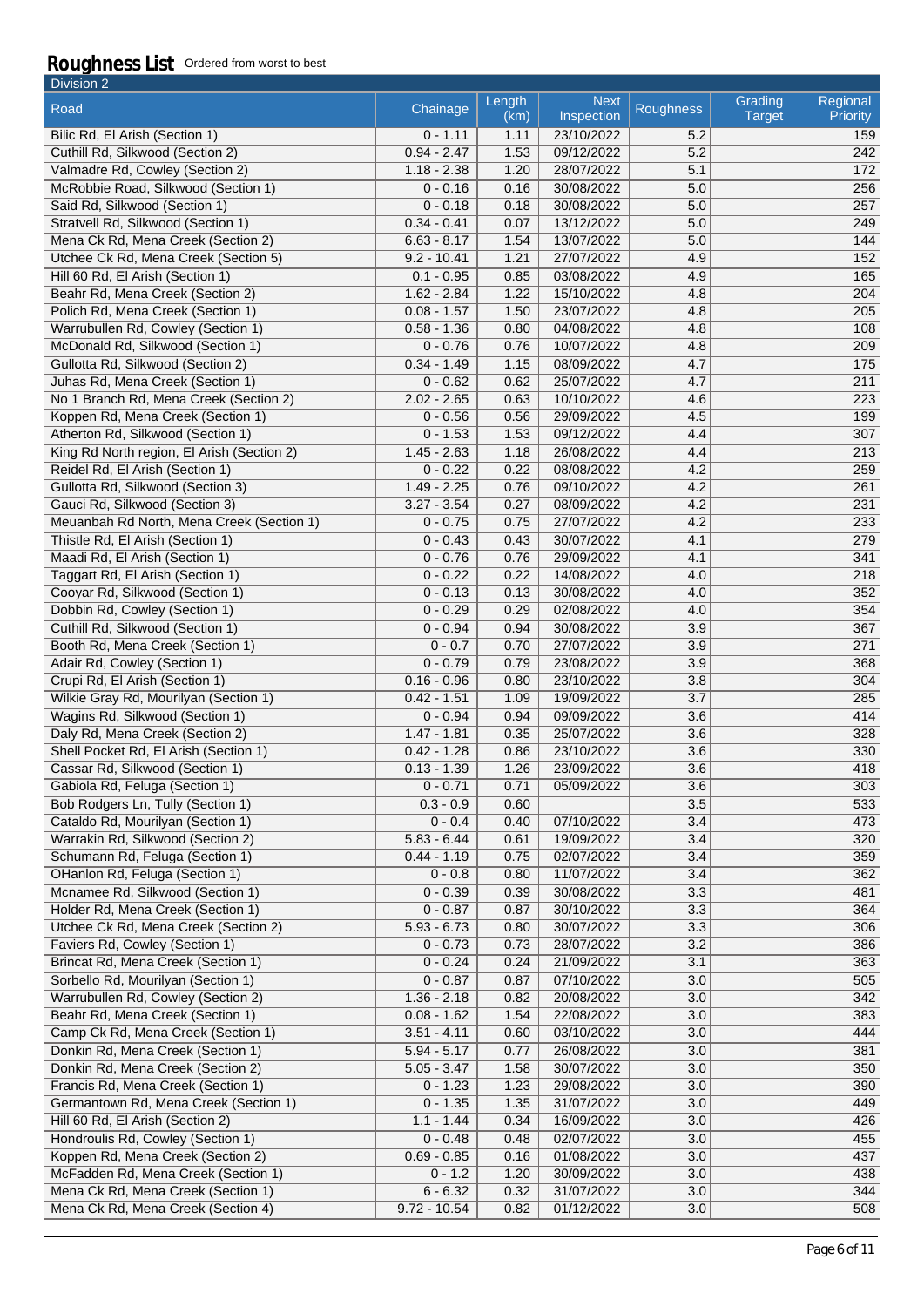| Division 2                             |               |                |                           |                  |                          |                             |
|----------------------------------------|---------------|----------------|---------------------------|------------------|--------------------------|-----------------------------|
| Road                                   | Chainage      | Length<br>(km) | <b>Next</b><br>Inspection | <b>Roughness</b> | Grading<br><b>Target</b> | Regional<br><b>Priority</b> |
| No 6 Branch Rd, Wangan (Section 2)     | $5.96 - 6.92$ | 0.96           | 08/12/2022                | 3.0              |                          | 525                         |
| North Jackson Rd, El Arish (Section 1) | $0 - 0.35$    | 0.35           | 14/10/2022                | 3.0              |                          | 521                         |
| Seres Rd, Mena Creek (Section 1)       | $0.04 - 1.54$ | 1.50           | 02/08/2022                | 3.0              |                          | 346                         |
| Spandley Rd, Mena Creek (Section 1)    | $0.06 - 0.72$ | 0.66           | 05/09/2022                | 3.0              |                          | 397                         |
| Utchee Ck Rd, Mena Creek (Section 3)   | $7.2 - 8.33$  | 1.13           | 15/07/2022                | 3.0              |                          | 394                         |
| Utchee Ck Rd, Mena Creek (Section 4)   | $8.33 - 9.07$ | 0.74           | 04/08/2022                | 3.0              |                          | 395                         |
| Utchee Ck Rd, Mena Creek (Section 6)   | 10.41 - 12.19 | 1.78           | 11/09/2022                | 3.0              |                          | 452                         |
| Warrakin Rd, Silkwood (Section 1)      | $2.94 - 3.98$ | 1.04           | 12/08/2022                | 3.0              |                          | 321                         |
| No 4 Branch Rd, Silkwood (Section 1)   | $2.67 - 2.94$ | 0.27           | 30/08/2022                | 3.0              |                          | 527                         |
| Kittabah Rd, Silkwood (Section 1)      | $0 - 0.9$     | 0.90           | 27/09/2022                | 2.9              |                          | 532                         |
| Valmadre Rd, Cowley (Section 1)        | $0.44 - 1.18$ | 0.74           | 21/07/2022                | 2.8              |                          | 421                         |
| Wall Rd, Silkwood (Section 1)          | $0 - 1.08$    | 1.08           | 10/07/2022                | 2.8              |                          | 488                         |
| Robertson Rd, Mena Creek (Section 1)   | $0.03 - 0.38$ | 0.35           | 25/07/2022                | 2.6              |                          | 502                         |
| Meuanbah Rd, Mena Creek (Section 2)    | $0.94 - 1.6$  | 0.66           | 19/09/2022                | 2.2              |                          | 541                         |
| Daly Rd, Mena Creek (Section 1)        | $0 - 0.61$    | 0.61           | 25/07/2022                | 2.0              |                          | 571                         |
| Spiteri Rd, Silkwood (Section 1)       | $0 - 0.09$    | 0.09           | 14/10/2022                | 0.1              |                          | 587                         |
| Gullotta Rd, Silkwood (Section 1)      | $0 - 0.34$    | 0.34           | 30/08/2022                | 0.0              |                          | 589                         |

| Division 3                                  |               |                |                           |                  |                          |                      |
|---------------------------------------------|---------------|----------------|---------------------------|------------------|--------------------------|----------------------|
| Road                                        | Chainage      | Length<br>(km) | <b>Next</b><br>Inspection | <b>Roughness</b> | Grading<br><b>Target</b> | Regional<br>Priority |
| Haydon Rd, Kurrimine (Section 1)            | $0 - 0.42$    | 0.42           | 24/11/2022                | 10.9             | 17/08/2022               | 8                    |
| Stephenson Rd, Kurrimine (Section 1)        | $0.15 - 1.1$  | 0.95           | 09/10/2022                | 10.7             | 21/07/2022               | 6                    |
| Stephenson Rd, Kurrimine (Section 5)        | $4.62 - 6.03$ | 1.41           | 09/12/2022                | 9.1              |                          | $\overline{20}$      |
| Butler Rd, Bingil Bay (Section 1)           | $0 - 0.2$     | 0.20           | 29/07/2022                | 9.0              | 21/06/2022               | $\overline{12}$      |
| Hill End Rd, Cowley (Section 1)             | $0 - 0.49$    | 0.49           | 20/10/2022                | 8.8              |                          | $\overline{25}$      |
| Wagins Rd, Silkwood (Section 2)             | $0.94 - 1.94$ | 1.00           | 18/08/2022                | 8.5              |                          | $\overline{34}$      |
| Tanner Rd, Kurrimine (Section 1)            | $0 - 0.31$    | 0.31           | 09/11/2022                | 7.8              |                          | $\overline{55}$      |
| Perrier Walk, Bingil Bay (Section 1)        | $0 - 0.05$    | 0.05           | 26/11/2022                | 7.2              |                          | $\overline{84}$      |
| Garners Beach Rd, Bingil Bay (Section 2)    | $1.14 - 1.34$ | 0.20           | 23/08/2022                | 7.2              | 15/09/2022               | $\overline{16}$      |
| Creek St, Bingil Bay (Section 1)            | $0 - 0.04$    | 0.04           | 23/06/2023                | 7.0              |                          | 180                  |
| McCutcheon Rd East, Kurrimine (Section 2)   | $1.4 - 2.59$  | 1.19           | 15/10/2022                | 6.9              |                          | 47                   |
| Stephenson Rd, Kurrimine (Section 2)        | $1.1 - 2.34$  | 1.24           | 09/10/2022                | 6.8              |                          | $\overline{52}$      |
| Mountain View Close, Bingil Bay (Section 1) | $0 - 0.6$     | 0.60           | 07/08/2022                | 6.8              |                          | 36                   |
| Waldock Rd, Kurrimine (Section 1)           | $0 - 1.06$    | 1.06           | 22/07/2022                | 6.7              |                          | $\overline{117}$     |
| Poppi Rd, Cowley (Section 1)                | $0.18 - 0.68$ | 0.50           | 21/07/2022                | 6.7              |                          | $\overline{39}$      |
| Stephenson Rd, Kurrimine (Section 4)        | $3.62 - 4.62$ | 1.00           | 09/06/2023                | 6.6              |                          | 210                  |
| Formosa Rd, Kurrimine (Section 2)           | $1.34 - 2.5$  | 1.16           | 09/12/2022                | 6.3              |                          | $\overline{138}$     |
| Banfield Rd, El Arish (Section 1)           | $0 - 1.1$     | 1.10           | 16/08/2022                | 6.0              |                          | 70                   |
| Granadilla Rd, El Arish (Section 6)         | $6.85 - 8.17$ | 1.32           | 03/08/2022                | 6.0              |                          | 69                   |
| Gangemi Rd, Cowley (Section 3)              | $0.7 - 1.95$  | 1.25           | 01/12/2022                | 6.0              |                          | 173                  |
| Sandy Pocket Rd, Cowley (Section 1)         | $0 - 0.71$    | 0.71           | 05/09/2022                | 5.9              |                          | $\overline{74}$      |
| Fig Tree Beach Rd, Bingil Bay (Section 1)   | $0 - 1.3$     | 1.30           | 26/08/2022                | 5.9              |                          | $\overline{75}$      |
| Benn Rd, El Arish (Section 1)               | $0 - 1.49$    | 1.49           | 08/09/2022                | 5.9              |                          | $\overline{76}$      |
| Daveson Rd, El Arish (Section 1)            | $1.04 - 2.27$ | 1.23           | 30/07/2022                | 5.8              |                          | 104                  |
| Gangemi Rd, Cowley (Section 1)              | $0 - 0.13$    | 0.13           | 31/08/2022                | 5.7              |                          | 88                   |
| McCutcheon Rd East, Kurrimine (Section 1)   | $0.68 - 1.21$ | 0.53           | 01/09/2022                | 5.6              |                          | 90                   |
| Daveson Rd, Bingil Bay (Section 4)          | $0 - 0.4$     | 0.40           | 23/10/2022                | 5.4              |                          | 137                  |
| Jones Rd North region, El Arish (Section 1) | $0 - 0.63$    | 0.63           | 05/09/2022                | $\overline{5.3}$ |                          | 143                  |
| Palmada Rd, Kurrimine (Section 1)           | $0 - 1.31$    | 1.31           | 03/10/2022                | $\overline{5.2}$ |                          | 158                  |
| McCutcheon Rd East, Kurrimine (Section 3)   | $2.59 - 4.4$  | 1.81           | 15/10/2022                | 5.0              |                          | 178                  |
| Chauvel St, El Arish (Section 1)            | $0.82 - 0.99$ | 0.17           | 27/09/2022                | 5.0              |                          | 253                  |
| Francis Martin St, El Arish (Section 1)     | $0 - 0.17$    | 0.17           | 27/07/2022                | 5.0              |                          | 183                  |
| Marine Pde, Bingil Bay (Section 1)          | $0 - 0.09$    | 0.09           | 23/06/2023                | 5.0              |                          | 333                  |
| Daveson Rd, El Arish (Section 3)            | $3.59 - 4.73$ | 1.14           | 09/12/2022                | 4.9              |                          | 266                  |
| Dargin Rd, Bingil Bay (Section 1)           | $0 - 0.62$    | 0.62           | 29/07/2022                | 4.8              |                          | 200                  |
| Spanos Rd East, Kurrimine (Section 1)       | $0 - 1.29$    | 1.29           | 02/10/2022                | 4.8              |                          | 201                  |
| Stephenson Rd, Kurrimine (Section 3)        | $2.34 - 3.62$ | 1.28           | 09/10/2022                | 4.7              |                          | 214                  |
| Garners Beach Rd, Bingil Bay (Section 1)    | $0.05 - 1.12$ | 1.07           | 17/07/2022                | 4.6              |                          | 124                  |
| Warrubullen Rd, Cowley (Section 6)          | $7.7 - 8.61$  | 0.91           | 19/09/2022                | 4.6              |                          | 190                  |
| Richards Rd, Cowley (Section 1)             | $0 - 0.58$    | 0.58           | 19/09/2022                | 4.5              |                          | 196                  |
| Dixon Rd, El Arish (Section 2)              | $0.91 - 2.2$  | 1.29           | 08/09/2022                | 4.5              |                          | 197                  |
| Lizzio Road, Cowley (Section 1)             | $0 - 0.56$    | 0.56           | 29/09/2022                | 4.5              |                          | 299                  |
|                                             |               |                |                           |                  |                          |                      |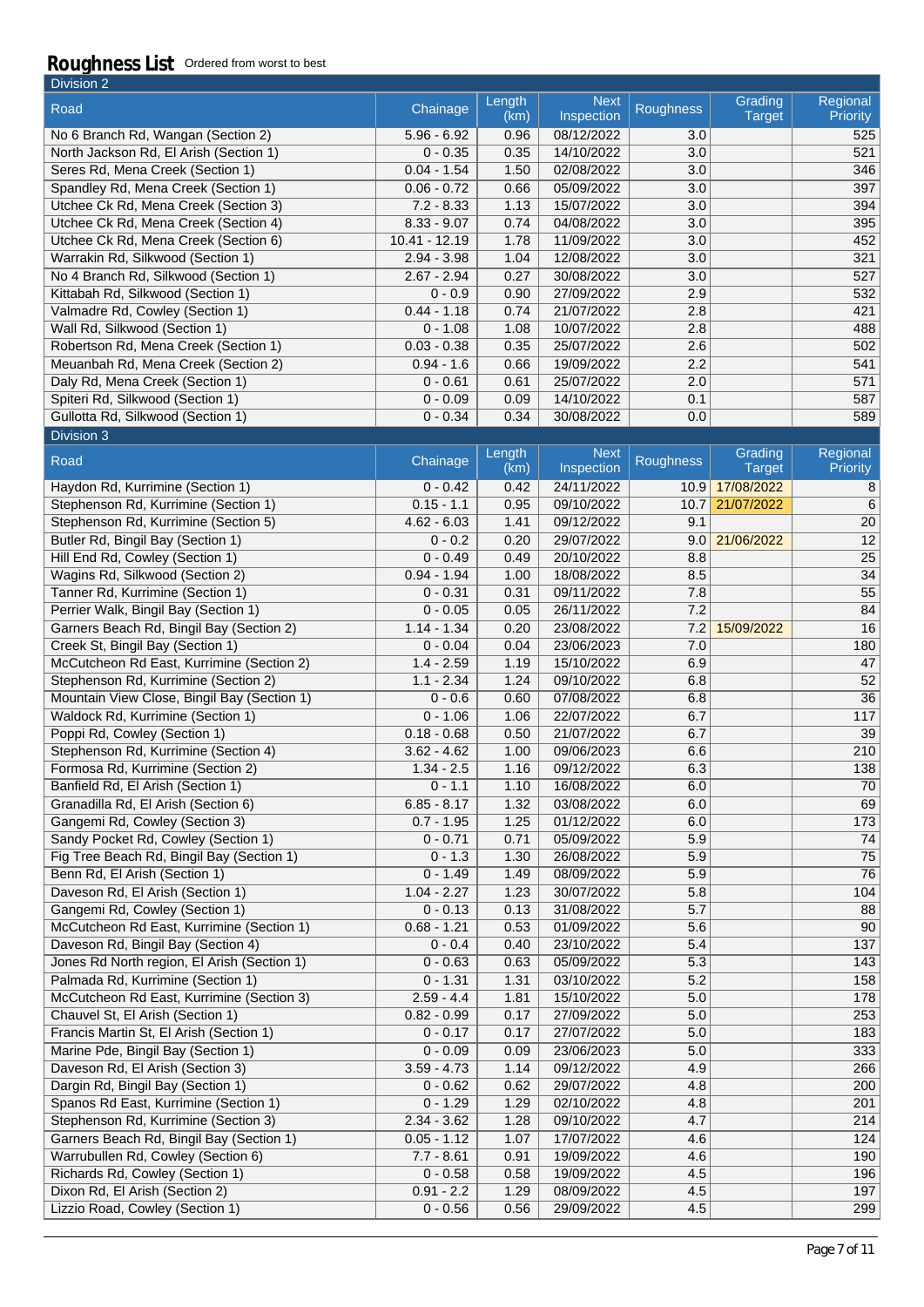| Division 3                                                                             |                           |                |                           |            |                          |                             |
|----------------------------------------------------------------------------------------|---------------------------|----------------|---------------------------|------------|--------------------------|-----------------------------|
| Road                                                                                   | Chainage                  | Length<br>(km) | <b>Next</b><br>Inspection | Roughness  | Grading<br><b>Target</b> | Regional<br><b>Priority</b> |
| Granadilla Rd, El Arish (Section 7)                                                    | $8.17 - 9.27$             | 1.10           | 03/09/2022                | 4.5        |                          | 232                         |
| Jones Rd North region, El Arish (Section 3)                                            | $2.23 - 2.84$             | 0.61           | 11/08/2022                | 4.4        |                          | 212                         |
| Daveson Rd, El Arish (Section 2)                                                       | $2.34 - 3.59$             | 1.25           | 09/07/2022                | 4.3        |                          | 255                         |
| Banfield Rd, El Arish (Section 2)                                                      | $1.1 - 1.95$              | 0.85           | 08/09/2022                | 4.3        |                          | 224                         |
| Midgeree Bar Rd, Bingil Bay (Section 1)                                                | $0.08 - 1.16$             | 1.08           | 21/07/2022                | 4.2        |                          | 226                         |
| Warrubullen Rd, Cowley (Section 5)                                                     | $5.79 - 7.13$             | 1.34           | 20/10/2022                | 4.2        |                          | 265                         |
| Stephenson Rd, Kurrimine (Section 7)                                                   | $6.83 - 8.28$             | 1.45           | 09/10/2022                | 4.2        |                          | 270                         |
| Formosa Rd, Kurrimine (Section 1)                                                      | $0 - 1.34$                | 1.34           | 09/10/2022                | 4.1        |                          | 280                         |
| Spanos Rd East, Kurrimine (Section 2)                                                  | $1.37 - 2.13$             | 0.77           | 02/10/2022                | 4.0        |                          | 282                         |
| Rick Rd, Bingil Bay (Section 1)                                                        | $0 - 0.34$                | 0.34           | 26/11/2022                | 4.0        |                          | 345                         |
| Gangemi Rd, Cowley (Section 2)                                                         | $0.29 - 0.49$             | 0.20           | 01/10/2022                | 4.0        |                          | 286                         |
| Warrubullen Rd, Cowley (Section 4)                                                     | $4.21 - 5.6$              | 1.48           | 19/09/2022                | 4.0        |                          | 260                         |
| Dargin Rd, Bingil Bay (Section 2)                                                      | $0.62 - 2.12$             | 1.50           | 28/09/2022                | 3.8        |                          | 372                         |
| Kohn Rd, El Arish (Section 1)                                                          | $0 - 1.3$                 | 1.30           | 23/10/2022                | 3.8        |                          | 302                         |
| Eden Rd, Cowley (Section 1)                                                            | $0.06 - 1.54$             | 1.48           | 23/07/2022                | 3.7        |                          | 310                         |
| Benn Rd, El Arish (Section 2)                                                          | $1.49 - 2.82$             | 1.33           | 08/09/2022                | 3.7        |                          | 288                         |
| McCutcheon Rd West, Silkwood (Section 2)                                               | $1 - 2.26$                | 1.26           | 10/12/2022                | 3.5        |                          | 422                         |
| Telegraph Rd north, El Arish (Section 1)                                               | $0 - 0.29$                | 0.29           | 18/07/2022                | 3.5        |                          | 464                         |
| Stephenson Rd, Kurrimine (Section 6)                                                   | $6.03 - 6.83$             | 0.80           | 09/12/2022                | 3.4        |                          | 470                         |
| Palmada Rd, Kurrimine (Section 2)                                                      | $1.31 - 2.36$             | 1.05           | 03/12/2022                | 3.4        |                          | 477                         |
| Spanos Road West, Silkwood (Section 3)                                                 | $0 - 0.8$                 | 0.80           | 02/12/2022                | 3.3        |                          | 485                         |
| Leo Rd, El Arish (Section 1)                                                           | $0 - 0.93$                | 0.93           | 17/07/2022                | 3.2        |                          | 375                         |
| Threadingham Rd, Kurrimine (Section 1)                                                 | $0 - 1.06$                | 1.06           | 09/12/2022                | 3.2        |                          | 493                         |
| Dixon Rd, El Arish (Section 1)                                                         | $0 - 0.75$                | 0.75           | 08/09/2022                | 3.1        |                          | 365                         |
| Cassar Rd, Silkwood (Section 2)<br>Ohl Rd, Bingil Bay (Section 1)                      | $1.39 - 2.73$             | 1.34           | 09/07/2022<br>23/10/2022  | 3.1        |                          | 416<br>419                  |
| Wells Rd, Cowley (Section 2)                                                           | $0 - 0.53$<br>$0.5 - 1.1$ | 0.53<br>0.60   | 21/07/2022                | 3.1<br>3.0 |                          | 506                         |
| Banana Rd, El Arish (Section 1)                                                        | $0 - 0.73$                | 0.73           | 23/09/2022                | 3.0        |                          | 399                         |
| Boyett Rd, Bingil Bay (Section 1)                                                      | $1.42 - 2.16$             | 0.74           | 08/08/2022                | 3.0        |                          | 442                         |
| Cumquat Rd, El Arish (Section 1)                                                       | $0 - 0.9$                 | 2.14           | 06/12/2022                | 3.0        |                          | 524                         |
| Ehlerth Rd, El Arish (Section 1)                                                       | $0 - 0.42$                | 0.42           | 10/12/2022                | 3.0        |                          | 507                         |
| Frizelle Rd, Bingil Bay (Section 1)                                                    | $0 - 0.18$                | 0.18           | 04/08/2022                | 3.0        |                          | 461                         |
| Garners Beach Rd, Bingil Bay (Section 3)                                               | $1.57 - 1.76$             | 0.19           | 23/07/2022                | 3.0        |                          | 510                         |
| Gill Rd, Cowley (Section 1)                                                            | $0 - 0.52$                | 0.52           | 04/07/2022                | 3.0        |                          | 462                         |
| Granadilla Rd, El Arish (Section 1)                                                    | $0.96 - 2.07$             | 1.11           | 22/08/2022                | 3.0        |                          | 380                         |
| Granadilla Rd, El Arish (Section 2)                                                    | $2.27 - 3.45$             | 1.18           | 07/07/2022                | 3.0        |                          | 325                         |
| Granadilla Rd, El Arish (Section 3)                                                    | $3.6 - 4.52$              | 0.92           | 08/07/2022                | 3.0        |                          | 326                         |
| Granadilla Rd, El Arish (Section 4)                                                    | $4.68 - 5.98$             | 1.30           | 11/07/2022                | 3.0        |                          | 327                         |
| Granadilla Rd, El Arish (Section 5)                                                    | $5.98 - 6.85$             | 0.87           | 27/07/2022                | 3.0        |                          | 348                         |
| Hayter Rd, El Arish (Section 1)                                                        | $0 - 0.38$                | 0.38           | 06/08/2022                | 3.0        |                          | 511                         |
| Marwick Rd, Cowley (Section 1)                                                         | $0 - 0.74$                | 0.74           | 10/08/2022                | 3.0        |                          | 515                         |
| Mor Gan O St, Bingil Bay (Section 1)                                                   | $0.21 - 0.28$             | 0.08           | 23/10/2022                | 3.0        |                          | 425                         |
| Newman Rd, Cowley (Section 1)                                                          | $0.84 - 2.11$             | 1.27           | 18/07/2022                | 3.0        |                          | 445                         |
| Newman Rd, Cowley (Section 2)                                                          | $2.24 - 3.11$             | 0.87           | 21/09/2022                | 3.0        |                          | 518                         |
| Rinaudo Rd, Kurrimine (Section 1)                                                      | $0 - 0.98$                | 0.98           | 07/07/2022                | 3.0        |                          | 517                         |
| Tains Rd, El Arish (Section 1)                                                         | $0 - 0.94$                | 0.94           | 15/09/2022                | 3.0        |                          | 398                         |
| Telegraph Rd South, El Arish (Section 1)                                               | $0 - 1.1$                 | 1.10           | 24/10/2022                | 3.0        |                          | 424                         |
| Thornhill Rd, El Arish (Section 1)                                                     | $0 - 1.21$                | 1.21           | 10/12/2022                | 3.0        |                          | 523                         |
| Wells Rd, Cowley (Section 1)                                                           | $0 - 0.45$                | 0.45           | 24/08/2022                | 3.0        |                          | 512                         |
| King Rd North region, El Arish (Section 1)<br>McCutcheon Rd West, Silkwood (Section 1) | $0 - 1.37$<br>$0.03 - 1$  | 1.37<br>0.97   | 27/07/2022<br>10/08/2022  | 3.0<br>2.9 |                          | 361<br>474                  |
| Monash St Golf Course, El Arish (Section 1)                                            | $0 - 0.12$                | 0.12           | 25/07/2022                | 2.9        |                          | 478                         |
| Aldridge Rd, Cowley (Section 1)                                                        | $1.63 - 2.39$             | 0.76           | 23/07/2022                | 2.9        |                          | 479                         |
| Monash St, El Arish (Section 1)                                                        | $0.38 - 0.73$             | 0.35           | 28/11/2022                | 2.8        |                          | 544                         |
| Eden Rd, Cowley (Section 2)                                                            | $1.54 - 2.71$             | 1.17           | 20/06/2023                | 2.6        |                          | 577                         |
| Tanner Rd, Kurrimine (Section 2)                                                       | $0.31 - 0.59$             | 0.28           | 09/11/2022                | 2.5        |                          | 557                         |
| Peterson Rd, Silkwood (Section 1)                                                      | $0 - 0.28$                | 0.28           | 09/12/2022                | 2.4        |                          | 570                         |
| Jones Rd North region, El Arish (Section 2)                                            | $0.69 - 1.54$             | 0.85           | 01/10/2022                | 2.0        |                          | 572                         |
| Cassar Rd, Silkwood (Section 3)                                                        | $2.73 - 3.75$             | 1.02           | 23/08/2022                | 2.0        |                          | 580                         |
| Watt Rd, Cowley (Section 1)                                                            | $0 - 1.38$                | 1.38           | 19/09/2022                | 1.8        |                          | 576                         |
| Bamboo Rd, Bingil Bay (Section 1)                                                      | $0 - 0.06$                | 0.06           | 28/09/2022                | 0.1        |                          | 588                         |
|                                                                                        |                           |                |                           |            |                          |                             |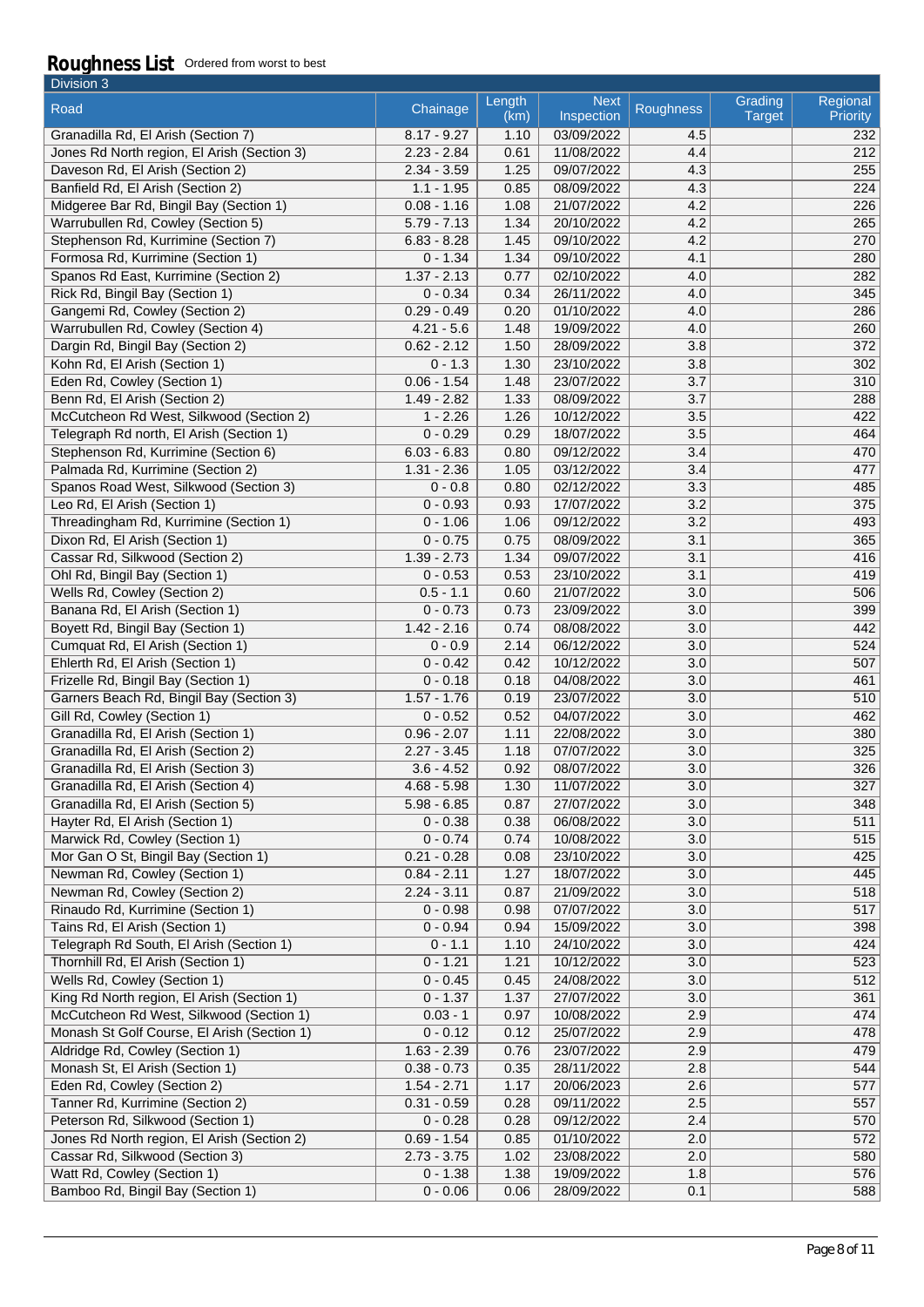| Division 4                                                        |                             |                |                           |                  |                          |                      |
|-------------------------------------------------------------------|-----------------------------|----------------|---------------------------|------------------|--------------------------|----------------------|
| Road                                                              | Chainage                    | Length<br>(km) | <b>Next</b><br>Inspection | <b>Roughness</b> | Grading<br><b>Target</b> | Regional<br>Priority |
| Spannagle Rd, Palmerston (Section 1)                              | $0.13 - 0.8$                | 0.67           | 06/12/2022                | 7.6              |                          | 63                   |
| Nicholson Rd, Wangan (Section 1)                                  | $0.21 - 1.37$               | 1.16           | 19/09/2022                | 7.0              |                          | 26                   |
| Gattera Rd, Palmerston (Section 1)                                | $0.08 - 1.44$               | 1.36           | 12/09/2022                | 6.9              |                          | 50                   |
| Flemming Pit Rd, Wangan (Section 1)                               | $0 - 0.88$                  | 0.88           | 27/09/2022                | 6.8              |                          | 102                  |
| Janke Rd, Palmerston (Section 1)                                  | $0 - 1.24$                  | 1.24           | 03/10/2022                | 6.5              |                          | 62                   |
| Zahra Rd, Wangan (Section 1)                                      | $0 - 0.29$                  | 0.29           | 06/12/2022                | 6.5              |                          | 126                  |
| No 6 Branch Rd, Wangan (Section 1)                                | $5.59 - 5.86$               | 0.27           | 01/09/2022                | 6.5              |                          | 131                  |
| Reilly Rd, Wangan (Section 2)                                     | $1.69 - 2.7$                | 1.01           | 27/07/2022                | 6.2              |                          | 61                   |
| Ducrot Rd, Daradgee (Section 1)                                   | $0 - 1.57$                  | 1.57           | 08/08/2022                | 6.0              |                          | 67                   |
| Hodgson Rd, Innisfail (Section 1)                                 | $0 - 0.15$                  | 0.15           | 15/12/2022                | 6.0              |                          | 169                  |
| Astorquia Rd, Wangan (Section 2)                                  | $1.5 - 1.8$                 | 0.30           | 29/09/2022                | 6.0              |                          | 100                  |
| Pullom Rd, Palmerston (Section 2)                                 | $5.09 - 6.36$               | 1.27           | 17/08/2022                | 5.6              |                          | 92                   |
| Hynes St, Wangan (Section 1)                                      | $0.39 - 0.87$               | 0.48           | 30/06/2022                | $\overline{5.5}$ |                          | 130                  |
| Stotter Rd, Wangan (Section 1)                                    | $0.12 - 0.67$               | 0.56           | 15/10/2022                | 5.3              |                          | 146                  |
| Kalbo Rd, Wangan (Section 2)                                      | $0.72 - 1.42$               | 0.70           | 06/10/2022                | 5.3              |                          | 145                  |
| Pullom Rd, Palmerston (Section 1)                                 | $3.82 - 5.09$               | 1.27           | 17/08/2022                | 5.3              |                          | $\overline{123}$     |
| Pullom Rd, Palmerston (Section 4)                                 | $7.74 - 9.07$               | 1.33           | 17/08/2022                | 5.2              |                          | 127                  |
| Douglas Rd, Wangan (Section 2)                                    | $0.72 - 3.23$               | 2.51           | 09/12/2022                | 5.2              |                          | 237                  |
| Collyer Rd, Wangan (Section 1)                                    | $0 - 0.09$                  | 0.09           | 10/08/2022                | 5.0              |                          | 184                  |
| Tea Rd, Palmerston (Section 1)                                    | $0 - 0.08$                  | 0.08           | 23/10/2022                | 5.0              |                          | 181                  |
| Pullom Rd, Palmerston (Section 3)                                 | $6.46 - 7.74$               | 1.28           | 17/08/2022                | 4.8              |                          | 167                  |
| Callow Street, Innisfail (Section 2)                              | $0 - 0.38$                  | 0.38           | 16/12/2022                | 4.8              |                          | 276                  |
| Bertei Rd, Palmerston (Section 1)                                 | $0.11 - 0.86$               | 0.75           | 07/08/2022                | 4.7              |                          | 215                  |
| Maruff Rd, Palmerston (Section 1)                                 | $0 - 1.39$                  | 1.39           | 07/07/2022                | 4.7              |                          | 216                  |
| Kavanagh Rd, Innisfail (Section 2)                                | $0.96 - 1.22$               | 0.26           | 17/07/2022                | 4.5              |                          | 235                  |
| Patrick Rd, Palmerston (Section 1)                                | $0 - 0.94$                  | 0.94           | 22/10/2022                | 4.4              |                          | 240                  |
| Dunne Rd, Palmerston (Section 1)                                  | $0.39 - 1.74$               | 1.35           | 02/09/2022                | 4.3              |                          | 219                  |
| Sawmill Rd, Wangan (Section 1)                                    | $0.14 - 0.42$               | 0.28           | 21/09/2022                | 4.3<br>4.1       |                          | 317<br>241           |
| Pullom Rd, Palmerston (Section 5)                                 | $9.07 - 9.94$<br>$0 - 1.11$ | 0.87           | 17/08/2022                |                  |                          |                      |
| Evered Rd, Wangan (Section 1)<br>Dunne Rd, Palmerston (Section 4) | $5.53 - 7.1$                | 1.11<br>1.57   | 06/07/2022<br>08/09/2022  | 4.0<br>4.0       |                          | 220<br>248           |
| Kippin Rd, Palmerston (Section 1)                                 | $0 - 0.18$                  | 0.18           | 23/08/2022                | 4.0              |                          | 351                  |
| BackHaus St, Innisfail (Section 1)                                | $0.06 - 0.72$               | 0.66           | 14/07/2022                | 3.8              |                          | 300                  |
| Douglas Rd, Wangan (Section 1)                                    | $0 - 0.72$                  | 0.72           | 14/07/2022                | 3.7              |                          | 313                  |
| Cooroolands Rd, Daradgee (Section 5)                              | $4.45 - 5.49$               | 1.04           | 01/09/2022                | 3.7              |                          | 287                  |
| Lacaze Rd, Daradgee (Section 1)                                   | $0 - 1.66$                  | 1.66           | 02/10/2022                | 3.7              |                          | 316                  |
| Costigan Rd, Palmerston (Section 1)                               | $0 - 1.26$                  | 1.26           | 07/08/2022                | 3.7              |                          | 318                  |
| Spry Rd, Palmerston (Section 1)                                   | $0 - 1.01$                  | 1.01           | 10/12/2022                | 3.4              |                          | 472                  |
| Walton Rd, Palmerston (Section 1)                                 | $0.48 - 1.57$               | 1.10           | 12/08/2022                | 3.4              |                          | 319                  |
| Lidgard Rd, Wangan (Section 2)                                    | $0.82 - 1.76$               | 0.94           | 11/07/2022                | 3.3              |                          | 331                  |
| Reilly Rd, Wangan (Section 1)                                     | $0.38 - 1.51$               | 1.13           | 27/07/2022                | $\overline{3.3}$ |                          | 332                  |
| Callow Street, Innisfail (Section 1)                              | $0 - 0.2$                   | 0.20           | 14/07/2022                | 3.3              |                          | 370                  |
| Cooroolands Rd, Daradgee (Section 3)                              | $2.47 - 3.51$               | 1.04           | 01/09/2022                | 3.0              |                          | 374                  |
| Bauld Rd, Palmerston (Section 1)                                  | $0 - 0.26$                  | 0.26           | 17/07/2022                | 3.0              |                          | 459                  |
| Brett St, Innisfail (Section 1)                                   | $0 - 0.06$                  | 0.06           | 18/08/2022                | 3.0              |                          | 564                  |
| Cooroolands Rd, Daradgee (Section 1)                              | $0.45 - 1.45$               | 1.00           | 25/07/2022                | 3.0              |                          | 349                  |
| Cooroolands Rd, Daradgee (Section 2)                              | $1.45 - 2.47$               | 1.02           | 19/08/2022                | 3.0              |                          | 391                  |
| Cooroolands Rd, Daradgee (Section 6)                              | $5.49 - 5.96$               | 0.47           | 29/09/2022                | 3.0              |                          | 439                  |
| Coorumba Rd, Palmerston (Section 1)                               | $0.7 - 1.29$                | 0.59           | 04/09/2022                | 3.0              |                          | 431                  |
| Dunne Rd, Palmerston (Section 2)                                  | $2.9 - 4.32$                | 1.42           | 03/07/2022                | 3.0              |                          | 457                  |
| Dunne Rd, Palmerston (Section 3)                                  | $4.36 - 5.53$               | 1.17           | 06/07/2022                | 3.0              |                          | 451                  |
| Fishers Ck Rd, Palmerston (Section 1)                             | $0 - 0.52$                  | 0.52           | 28/07/2022                | 3.0              |                          | 388                  |
| Fishers Ck Rd, Palmerston (Section 2)                             | $0.52 - 1.92$               | 1.40           | 28/08/2022                | 3.0              |                          | 446                  |
| Friel Rd, Wangan (Section 1)                                      | $0.16 - 1.02$               | 0.86           | 29/07/2022                | 3.0              |                          | 514                  |
| Gregory Falls Rd, Palmerston (Section 1)                          | $0.1 - 1.12$                | 1.02           | 11/07/2022                | 3.0              |                          | 384                  |
| Gregory Falls Rd, Palmerston (Section 2)                          | $1.12 - 2.66$               | 1.54           | 11/07/2022                | 3.0              |                          | 385                  |
| Kalbo Rd, Wangan (Section 1)                                      | $0 - 0.72$                  | 0.72           | 24/10/2022                | 3.0              |                          | 429                  |
| Rankine Rd, Palmerston (Section 1)                                | $0.15 - 0.45$               | 0.30           | 04/07/2022                | 3.0              |                          | 443                  |
| Stockton Rd, Wangan (Section 1)                                   | $0.43 - 1.27$               | 0.85           | 14/10/2022                | 3.0              |                          | 427                  |
| Wilson Rd, Wangan (Section 1)                                     | $0 - 0.73$                  | 0.73           | 29/06/2022                | 3.0              |                          | 387                  |
| Bora Ground Rd, Palmerston (Section 1)                            | $0 - 0.44$                  | 0.44           | 17/09/2022                | 3.0              |                          | 428                  |
| Astorquia Rd, Wangan (Section 1)                                  | $0 - 0.5$                   | 0.50           | 29/09/2022                | 3.0              |                          | 469                  |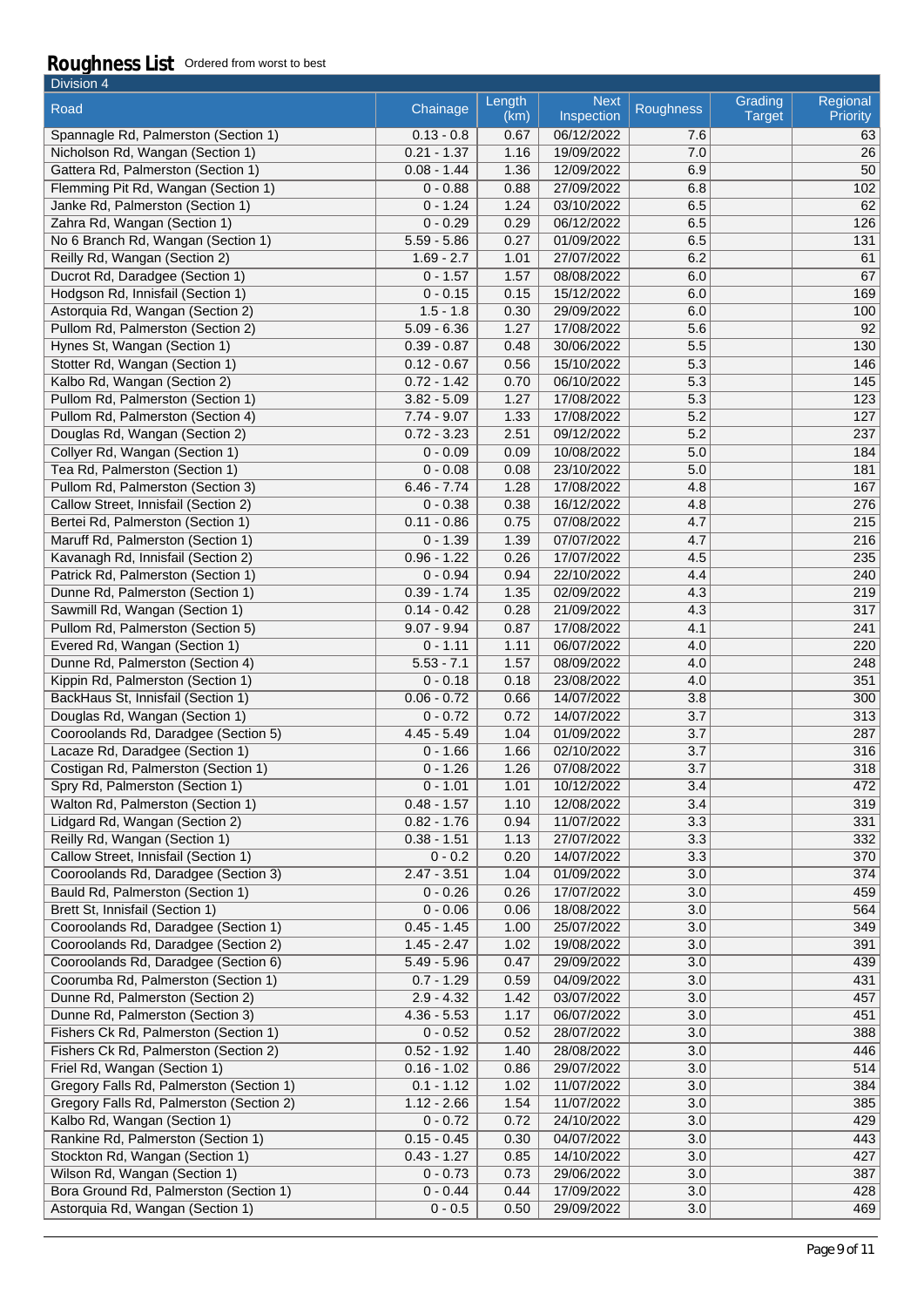| Division 4                           |               |                |                           |                  |                   |                      |
|--------------------------------------|---------------|----------------|---------------------------|------------------|-------------------|----------------------|
| Road                                 | Chainage      | Length<br>(km) | <b>Next</b><br>Inspection | <b>Roughness</b> | Grading<br>Target | Regional<br>Priority |
| Lidgard Rd, Wangan (Section 1)       | $0.25 - 0.67$ | 0.42           | 15/08/2022                | 3.0              |                   | 360                  |
| Dodds Rd, Palmerston (Section 1)     | $0.43 - 0.8$  | 0.37           | 23/08/2022                | 2.8              |                   | 538                  |
| Bray Lane, Palmerston (Section 1)    | $0 - 0.22$    | 0.22           | 10/12/2022                | 2.8              |                   | 539                  |
| Nicholson Rd, Wangan (Section 2)     | $1.43 - 2.75$ | 1.32           | 15/10/2022                | 2.7              |                   | 496                  |
| Cooroolands Rd, Daradgee (Section 4) | $3.51 - 4.45$ | 0.94           | 01/09/2022                | 2.4              |                   | 503                  |
| Kavanagh Rd, Innisfail (Section 1)   | $0 - 0.66$    | 0.66           | 19/01/2023                | 2.4              |                   | 581                  |
| Cardier Rd, Wangan (Section 1)       | $1.35 - 1.51$ | 0.16           | 08/08/2022                | 2.3              |                   | 550                  |
| Lacaze Rd, Daradgee (Section 2)      | $1.76 - 2.73$ | 0.97           | 02/10/2022                | 2.3              |                   | 548                  |
| Kay Rd, Palmerston (Section 1)       | $0 - 0.2$     | 0.20           | 06/10/2022                | 0.2              |                   | 586                  |
| Division 5                           |               |                |                           |                  |                   |                      |

| Road                                               | Chainage      | Length<br>(km) | <b>Next</b><br>Inspection | Roughness        | Grading<br><b>Target</b> | Regional<br>Priority        |
|----------------------------------------------------|---------------|----------------|---------------------------|------------------|--------------------------|-----------------------------|
| Little Maria Street, Flying Fish Point (Section 1) | $0 - 0.21$    | 0.21           | 10/10/2022                | 8.4              |                          | 38                          |
| Erbacher Rd, Daradgee (Section 1)                  | $0.02 - 0.81$ | 0.79           | 26/08/2022                | 7.8              |                          | 128                         |
| Davis Rd, Daradgee (Section 1)                     | $0 - 1.18$    | 1.18           | 27/09/2022                | 7.8              |                          | 58                          |
| Little Jogo Rd, Daradgee (Section 1)               | $0 - 0.2$     | 0.20           | 06/09/2022                | 7.5              |                          | 68                          |
| Knorre Hill Rd, Daradgee (Section 1)               | $0 - 0.62$    | 0.62           | 03/12/2022                | 7.5              |                          | $\overline{72}$             |
| Brosnan Rd North region, Daradgee (Section 1)      | $0.38 - 0.88$ | 0.50           | 17/08/2022                | 7.3              |                          | 19                          |
| Camarlinghi Rd, Daradgee (Section 2)               | $1.03 - 1.67$ | 0.64           | 17/11/2022                | 7.0              |                          | 95                          |
| Camarlinghi Rd, Daradgee (Section 1)               | $0 - 0.92$    | 0.92           | 08/09/2022                | 6.5              |                          | 65                          |
| Brosnan Rd North region, Daradgee (Section 2)      | $1 - 1.5$     | 0.50           | 17/09/2022                | 6.3              |                          | 79                          |
| Williamson Rd, Daradgee (Section 2)                | $1.01 - 1.4$  | 0.39           | 29/07/2022                | 5.8              |                          | 106                         |
| Zappala Rd, Daradgee (Section 1)                   | $0 - 0.43$    | 0.43           | 28/07/2022                | 5.7              |                          | 119                         |
| Ella Bay Rd, Daradgee (Section 2)                  | $1.09 - 3.3$  | 2.21           | 17/08/2022                | 5.6              |                          | 93                          |
| McAvoy St, Daradgee (Section 1)                    | $0.25 - 0.67$ | 0.42           | 07/07/2022                | 5.4              |                          | 136                         |
| Frith Rd, Innisfail (Section 1)                    | $0 - 0.85$    | 0.85           | 09/07/2022                | 5.1              |                          | 176                         |
| Burke Rd, Daradgee (Section 1)                     | $0 - 0.09$    | 0.09           | 08/11/2022                | 5.0              |                          | 251                         |
| Hill Rd, Innisfail (Section 1)                     | $0 - 0.1$     | 0.10           | 30/07/2022                | 5.0              |                          | 182                         |
| Licuala Rd, Daradgee (Section 1)                   | $0 - 0.06$    | 0.06           | 09/10/2022                | 5.0              |                          | 179                         |
| Mamu Rd, Daradgee (Section 1)                      | $0 - 0.04$    | 0.04           | 17/11/2022                | 5.0              |                          | 250                         |
| Schrank Rd, Daradgee (Section 1)                   | $0 - 0.04$    | 0.04           | 10/08/2022                | 5.0              |                          | 254                         |
| Fitzgerald Ck Rd, Daradgee (Section 1)             | $0 - 1.09$    | 1.09           | 08/08/2022                | 4.4              |                          | 208                         |
| Elstob Rd, Daradgee (Section 1)                    | $0 - 0.73$    | 0.73           | 08/09/2022                | 4.1              |                          | 278                         |
| Creigan Rd, Daradgee (Section 1)                   | $0.03 - 0.11$ | 0.09           | 15/10/2022                | 4.0              |                          | 283                         |
| Dillon Rd, Daradgee (Section 1)                    | $0.05 - 0.1$  | 0.05           | 23/08/2022                | 4.0              |                          | 353                         |
| Goldmine Rd, Daradgee (Section 1)                  | $0.91 - 0.07$ | 0.85           | 28/07/2022                | 3.9              |                          | 295                         |
| Victory Ck Rd, Daradgee (Section 1)                | $0 - 0.71$    | 0.71           | 20/10/2022                | 3.8              |                          | 301                         |
| Jubilee Rd, Daradgee (Section 1)                   | $3.08 - 4.27$ | 1.19           | 09/08/2022                | 3.8              |                          | 247                         |
| Todd Rd East, Daradgee (Section 1)                 | $0 - 0.22$    | 0.22           | 28/07/2022                | 3.4              |                          | 357                         |
| McCowatt Rd, Daradgee (Section 1)                  | $0.09 - 0.9$  | 0.81           | 28/07/2022                | 3.4              |                          | 358                         |
| Grass Country Rd, Daradgee (Section 1)             | $0 - 0.41$    | 0.41           | 17/11/2022                | 3.3              |                          | 483                         |
| Old Ferry Rd, Innisfail (Section 1)                | $0 - 1.26$    | 1.26           | 01/09/2022                | 3.3              |                          | 482                         |
| McCowatt Rd, Daradgee (Section 2)                  | $0.9 - 1.6$   | 0.70           | 28/07/2022                | 3.2              |                          | 410                         |
| Ann St, Flying Fish Point (Section 1)              | $0 - 0.14$    | 0.15           | 20/10/2022                | 3.0              |                          | 433                         |
| Catelan Rd, Daradgee (Section 1)                   | $0.05 - 0.71$ | 0.66           | 14/10/2022                | 3.0              |                          | 434                         |
| Ella Bay Rd, Daradgee (Section 1)                  | $0.15 - 1.09$ | 0.94           | 16/08/2022                | 3.0              |                          | 347                         |
| Hernon Rd, Daradgee (Section 2)                    | $1.98 - 2.68$ | 0.70           | 25/08/2022                | 3.0              |                          | 382                         |
| Hernon Rd, Daradgee (Section 3)                    | $2.76 - 3.54$ | 0.78           | 26/08/2022                | 3.0              |                          | 389                         |
| Jubilee Rd, Daradgee (Section 2)                   | $4.27 - 5.24$ | 0.97           | 09/09/2022                | 3.0              |                          | 406                         |
| Jubilee Rd, Daradgee (Section 3)                   | $5.24 - 6.94$ | 1.70           | 08/09/2022                | $\overline{3.0}$ |                          | 407                         |
| Todd Rd West, Daradgee (Section 2)                 | $0 - 0.39$    | 0.39           | 14/10/2022                | 3.0              |                          | 423                         |
| Turalba Rd, Daradgee (Section 1)                   | $2.25 - 1.05$ | 1.20           | 01/10/2022                | 3.0              |                          | 430                         |
| Turalba Rd, Daradgee (Section 2)                   | $1.05 - 0$    | 1.05           | 02/09/2022                | 3.0              |                          | 378                         |
| Williamson Rd, Daradgee (Section 1)                | $0.18 - 0.81$ | 0.63           | 06/10/2022                | 3.0              |                          | 436                         |
| Moody Rd, Daradgee (Section 1)                     | $0 - 0.65$    | 0.65           | 22/10/2022                | 3.0              |                          | 467                         |
| Blundell Road, Daradgee (Section 1)                | $0.52 - 0.78$ | 0.26           | 08/11/2022                | 2.6              |                          | 555                         |
| Reynolds Rd, Daradgee (Section 1)                  | $0.04 - 0.71$ | 0.67           | 05/09/2022                | 2.3              |                          | 535                         |
| Division 6                                         |               |                |                           |                  |                          |                             |
| Road                                               | Chainage      | Length<br>(km) | <b>Next</b><br>Inspection | Roughness        | Grading<br><b>Target</b> | Regional<br><b>Priority</b> |
| Coquette Point Rd, Innisfail (Section 1)           | $3.9 - 4$     | 0.10           | 16/08/2022                | 9.8              |                          | 43                          |
| Ramleh Rd, Mourilyan (Section 2)                   | $1.48 - 2.25$ | 0.77           | 20/12/2022                | 9.7              | 12/09/2022               | 15                          |
|                                                    |               |                |                           |                  |                          |                             |